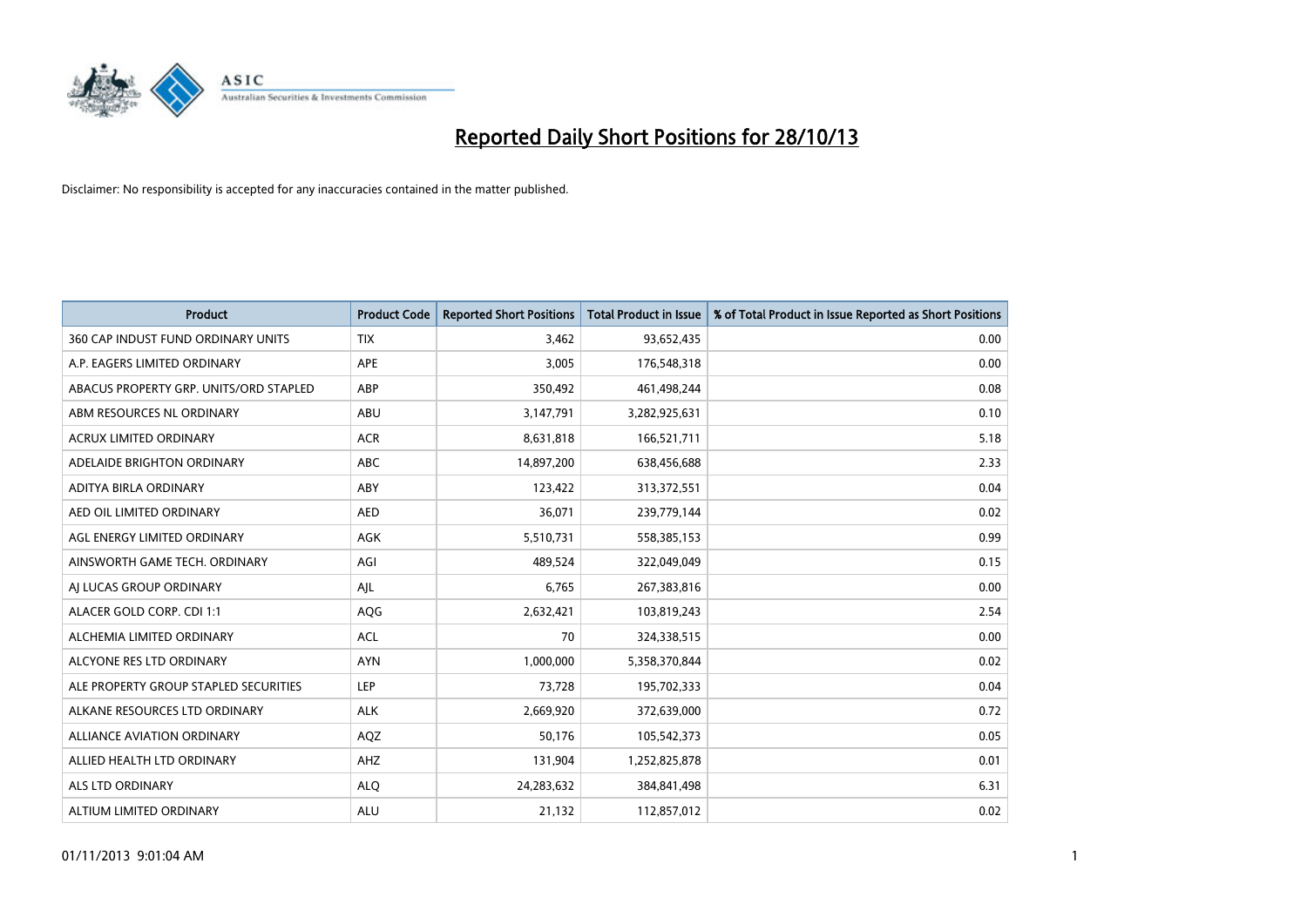

| <b>Product</b>                          | <b>Product Code</b> | <b>Reported Short Positions</b> | <b>Total Product in Issue</b> | % of Total Product in Issue Reported as Short Positions |
|-----------------------------------------|---------------------|---------------------------------|-------------------------------|---------------------------------------------------------|
| ALTONA MINING LTD ORDINARY              | <b>AOH</b>          | 242,533                         | 532,184,704                   | 0.05                                                    |
| ALUMINA LIMITED ORDINARY                | AWC                 | 163,330,490                     | 2,806,225,615                 | 5.82                                                    |
| AMALGAMATED HOLDINGS ORDINARY           | <b>AHD</b>          | 21,337                          | 157,806,992                   | 0.01                                                    |
| AMCOM TELECOMM. ORDINARY                | <b>AMM</b>          | 704,671                         | 244,557,101                   | 0.29                                                    |
| AMCOR LIMITED ORDINARY                  | AMC                 | 3,750,580                       | 1,206,684,923                 | 0.31                                                    |
| AMP CAPITAL CHINA ORDINARY UNITS        | <b>AGF</b>          | 31,285                          | 366,112,610                   | 0.01                                                    |
| AMP LIMITED ORDINARY                    | AMP                 | 26,654,294                      | 2,957,737,964                 | 0.90                                                    |
| AMPELLA MINING ORDINARY                 | AMX                 | 365,381                         | 248,000,493                   | 0.15                                                    |
| ANSELL LIMITED ORDINARY                 | <b>ANN</b>          | 7,177,472                       | 130,648,660                   | 5.49                                                    |
| ANTARES ENERGY LTD ORDINARY             | <b>AZZ</b>          | 347,461                         | 255,000,000                   | 0.14                                                    |
| ANZ BANKING GRP LTD ORDINARY            | ANZ                 | 6,993,133                       | 2,743,663,818                 | 0.25                                                    |
| APA GROUP STAPLED SECURITIES            | APA                 | 10,223,877                      | 835,750,807                   | 1.22                                                    |
| APN NEWS & MEDIA ORDINARY               | <b>APN</b>          | 16,356,244                      | 661,526,586                   | 2.47                                                    |
| AQUARIUS PLATINUM. ORDINARY             | <b>AOP</b>          | 6,586,784                       | 486,851,336                   | 1.35                                                    |
| AQUILA RESOURCES ORDINARY               | <b>AQA</b>          | 14,398,271                      | 411,804,442                   | 3.50                                                    |
| ARAFURA RESOURCE LTD ORDINARY           | <b>ARU</b>          | 8,367                           | 441,270,644                   | 0.00                                                    |
| ARB CORPORATION ORDINARY                | <b>ARP</b>          | 1,337,831                       | 72,481,302                    | 1.85                                                    |
| ARDENT LEISURE GROUP STAPLED SECURITIES | AAD                 | 2,481,310                       | 404,994,420                   | 0.61                                                    |
| ARENA REIT ORDINARY UNITS               | <b>ARF</b>          | 11,547                          | 206,342,963                   | 0.01                                                    |
| ARISTOCRAT LEISURE ORDINARY             | ALL                 | 8,140,229                       | 551,418,047                   | 1.48                                                    |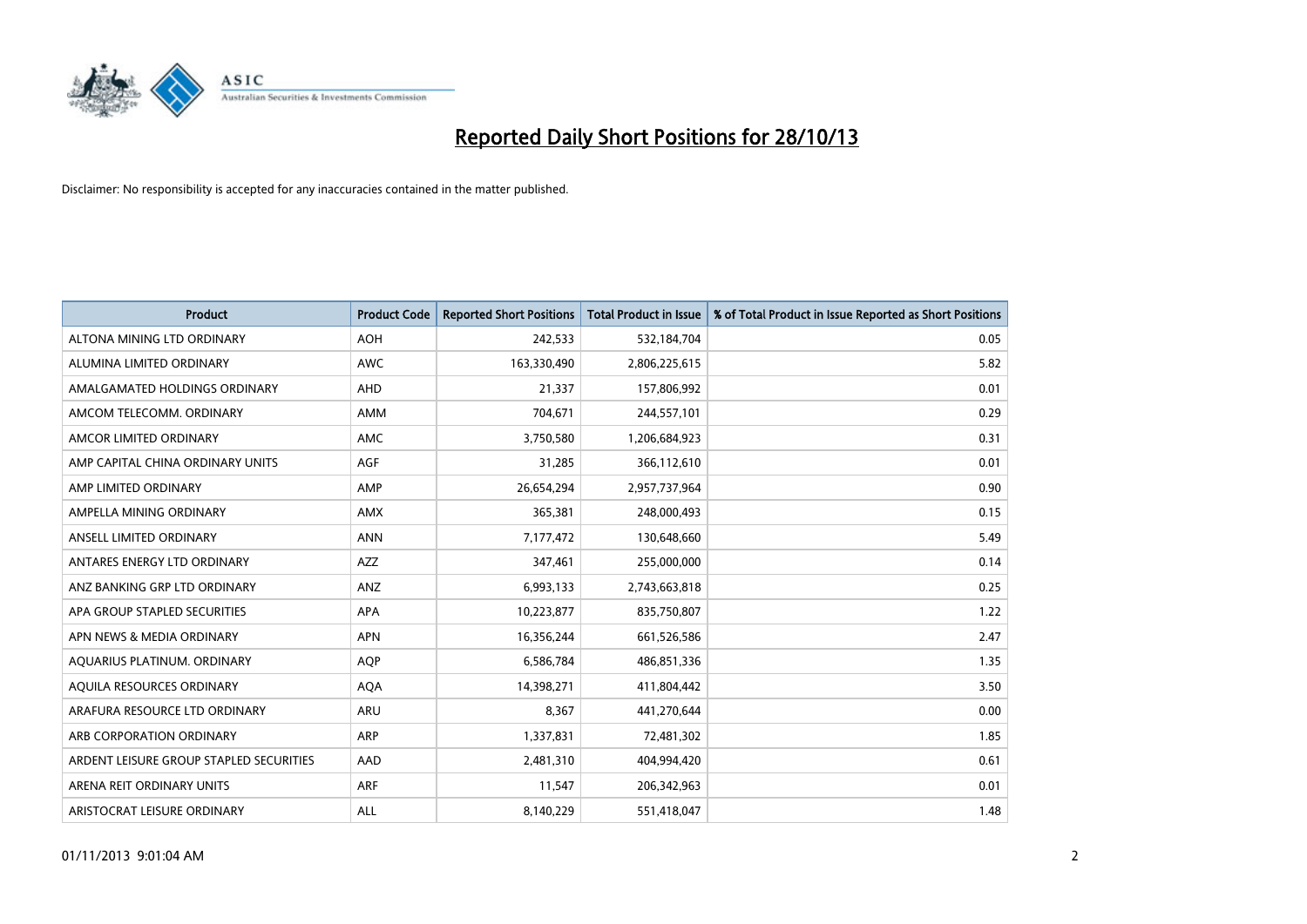

| <b>Product</b>                            | <b>Product Code</b> | <b>Reported Short Positions</b> | <b>Total Product in Issue</b> | % of Total Product in Issue Reported as Short Positions |
|-------------------------------------------|---------------------|---------------------------------|-------------------------------|---------------------------------------------------------|
| ARRIUM LTD ORDINARY                       | ARI                 | 30,305,630                      | 1,361,469,008                 | 2.23                                                    |
| ASCIANO LIMITED ORDINARY                  | <b>AIO</b>          | 11,546,588                      | 975,385,664                   | 1.18                                                    |
| ASG GROUP LIMITED ORDINARY                | ASZ.                | 1,386,049                       | 206,720,839                   | 0.67                                                    |
| ASPEN GROUP STAPLED SEC. DEF SET          | APZDA               | 17,464                          | 119,848,002                   | 0.01                                                    |
| ASTRO JAP PROP GROUP STAPLED US PROHIBIT. | AJA                 | 44,991                          | 67,211,752                    | 0.07                                                    |
| ASX LIMITED ORDINARY                      | <b>ASX</b>          | 3,034,125                       | 193,595,162                   | 1.57                                                    |
| ATLANTIC LIMITED ORDINARY                 | ATI                 | 50,000                          | 154,757,339                   | 0.03                                                    |
| ATLAS IRON LIMITED ORDINARY               | <b>AGO</b>          | 44,001,174                      | 915,496,158                   | 4.81                                                    |
| AUCKLAND INTERNATION ORDINARY             | AIA                 | 15,855                          | 1,322,564,489                 | 0.00                                                    |
| AURIZON HOLDINGS LTD ORDINARY             | AZJ                 | 2,808,546                       | 2,137,284,503                 | 0.13                                                    |
| <b>AURORA OIL &amp; GAS ORDINARY</b>      | <b>AUT</b>          | 7,149,750                       | 448,785,778                   | 1.59                                                    |
| AUSDRILL LIMITED ORDINARY                 | ASL                 | 14,734,088                      | 312,277,224                   | 4.72                                                    |
| AUSENCO LIMITED ORDINARY                  | AAX                 | 1,274,645                       | 123,527,574                   | 1.03                                                    |
| <b>AUSTAL LIMITED ORDINARY</b>            | ASB                 | 642,053                         | 346,007,639                   | 0.19                                                    |
| AUSTBROKERS HOLDINGS ORDINARY             | <b>AUB</b>          | 34,163                          | 59,584,580                    | 0.06                                                    |
| AUSTIN ENGINEERING ORDINARY               | ANG                 | 330,279                         | 73,164,403                    | 0.45                                                    |
| AUSTRALAND PROPERTY STAPLED SECURITY      | <b>ALZ</b>          | 2,286,225                       | 578,324,670                   | 0.40                                                    |
| AUSTRALIAN AGRICULT. ORDINARY             | AAC                 | 6,509,175                       | 532,294,404                   | 1.22                                                    |
| AUSTRALIAN INFR LTD ORDINARY              | <b>AIX</b>          | 4,255,068                       | 620,733,944                   | 0.69                                                    |
| AUSTRALIAN PHARM. ORDINARY                | API                 | 1,114,389                       | 488,115,883                   | 0.23                                                    |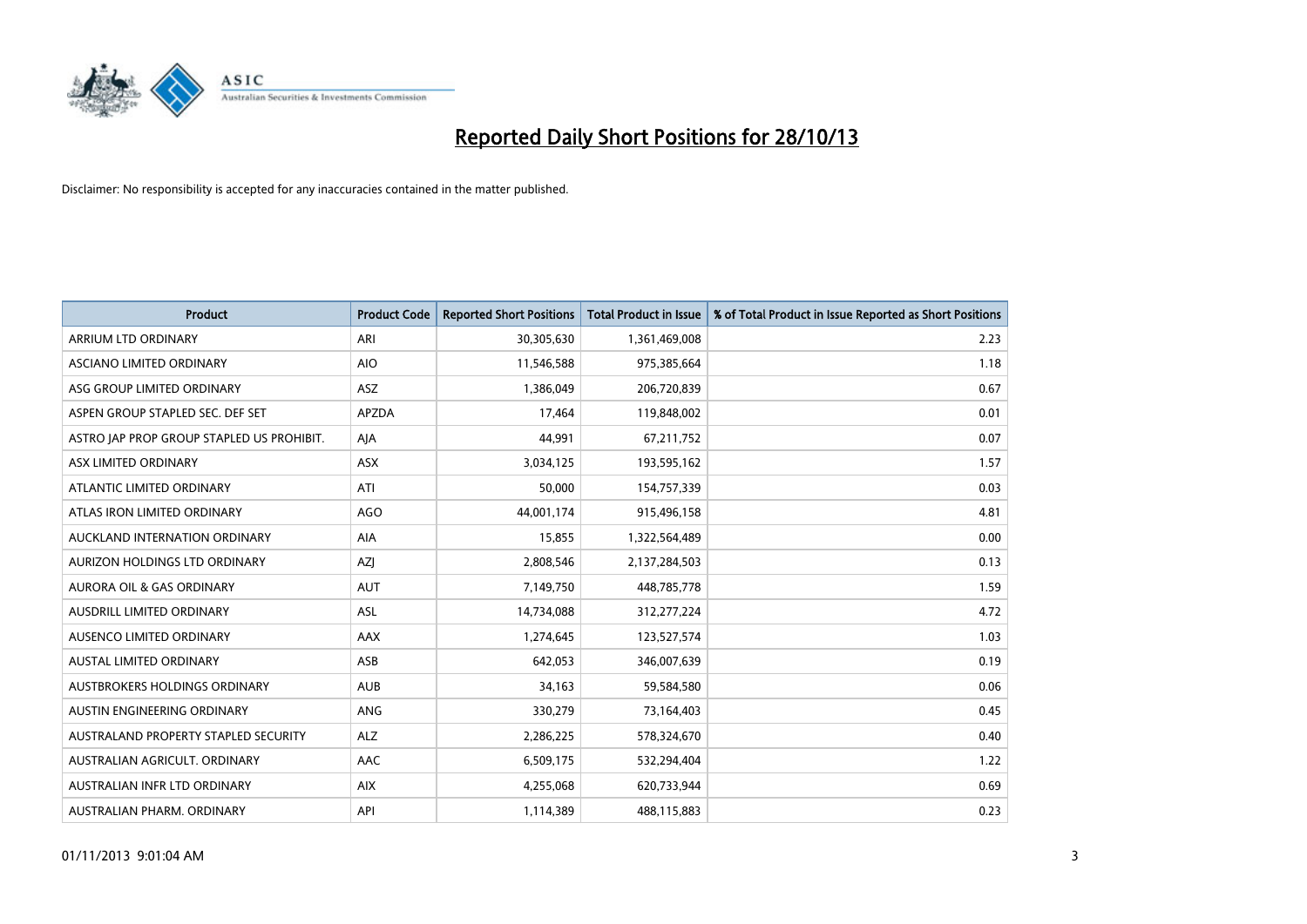

| <b>Product</b>                                | <b>Product Code</b> | <b>Reported Short Positions</b> | <b>Total Product in Issue</b> | % of Total Product in Issue Reported as Short Positions |
|-----------------------------------------------|---------------------|---------------------------------|-------------------------------|---------------------------------------------------------|
| AUTOMOTIVE HOLDINGS ORDINARY                  | <b>AHE</b>          | 294,131                         | 260,579,682                   | 0.11                                                    |
| AVIENNINGS LIMITED ORDINARY                   | <b>AVI</b>          | 90,799                          | 384,423,851                   | 0.02                                                    |
| AWE LIMITED ORDINARY                          | <b>AWE</b>          | 987.921                         | 522,116,985                   | 0.19                                                    |
| <b>BANDANNA ENERGY ORDINARY</b>               | <b>BND</b>          | 19,097,106                      | 528,481,199                   | 3.61                                                    |
| BANK OF QUEENSLAND. ORDINARY                  | <b>BOQ</b>          | 2,634,492                       | 319,809,993                   | 0.82                                                    |
| <b>BANNERMAN RESOURCES ORDINARY</b>           | <b>BMN</b>          | 78,600                          | 315,808,410                   | 0.02                                                    |
| <b>BASE RES LIMITED ORDINARY</b>              | <b>BSE</b>          | 5,828,096                       | 561,840,029                   | 1.04                                                    |
| BATHURST RES NZ LTD ORDINARY                  | <b>BRL</b>          | 18,402,136                      | 821,457,725                   | 2.24                                                    |
| BC IRON LIMITED ORDINARY                      | <b>BCI</b>          | 17,898                          | 123,678,630                   | 0.01                                                    |
| BEACH ENERGY LIMITED ORDINARY                 | <b>BPT</b>          | 20,357,017                      | 1,277,533,962                 | 1.59                                                    |
| BEADELL RESOURCE LTD ORDINARY                 | <b>BDR</b>          | 41,143,119                      | 790,527,280                   | 5.20                                                    |
| BEGA CHEESE LTD ORDINARY                      | <b>BGA</b>          | 473,722                         | 151,866,050                   | 0.31                                                    |
| BENDIGO AND ADELAIDE ORDINARY                 | <b>BEN</b>          | 12,198,382                      | 409,943,305                   | 2.98                                                    |
| BERKELEY RESOURCES ORDINARY                   | <b>BKY</b>          | 686,376                         | 179,393,323                   | 0.38                                                    |
| <b>BHP BILLITON LIMITED ORDINARY</b>          | <b>BHP</b>          | 7,706,917                       | 3,211,691,105                 | 0.24                                                    |
| <b>BILLABONG ORDINARY</b>                     | <b>BBG</b>          | 19,327,649                      | 478,944,292                   | 4.04                                                    |
| <b>BIONOMICS LIMITED ORDINARY</b>             | <b>BNO</b>          | 216,327                         | 412,155,924                   | 0.05                                                    |
| <b>BLACKMORES LIMITED ORDINARY</b>            | <b>BKL</b>          | 7,589                           | 17,046,024                    | 0.04                                                    |
| <b>BLACKTHORN RESOURCES ORD US PROHIBITED</b> | <b>BTR</b>          | 874,373                         | 164,285,950                   | 0.53                                                    |
| BLUESCOPE STEEL LTD ORDINARY                  | <b>BSL</b>          | 6,578,176                       | 558,733,728                   | 1.18                                                    |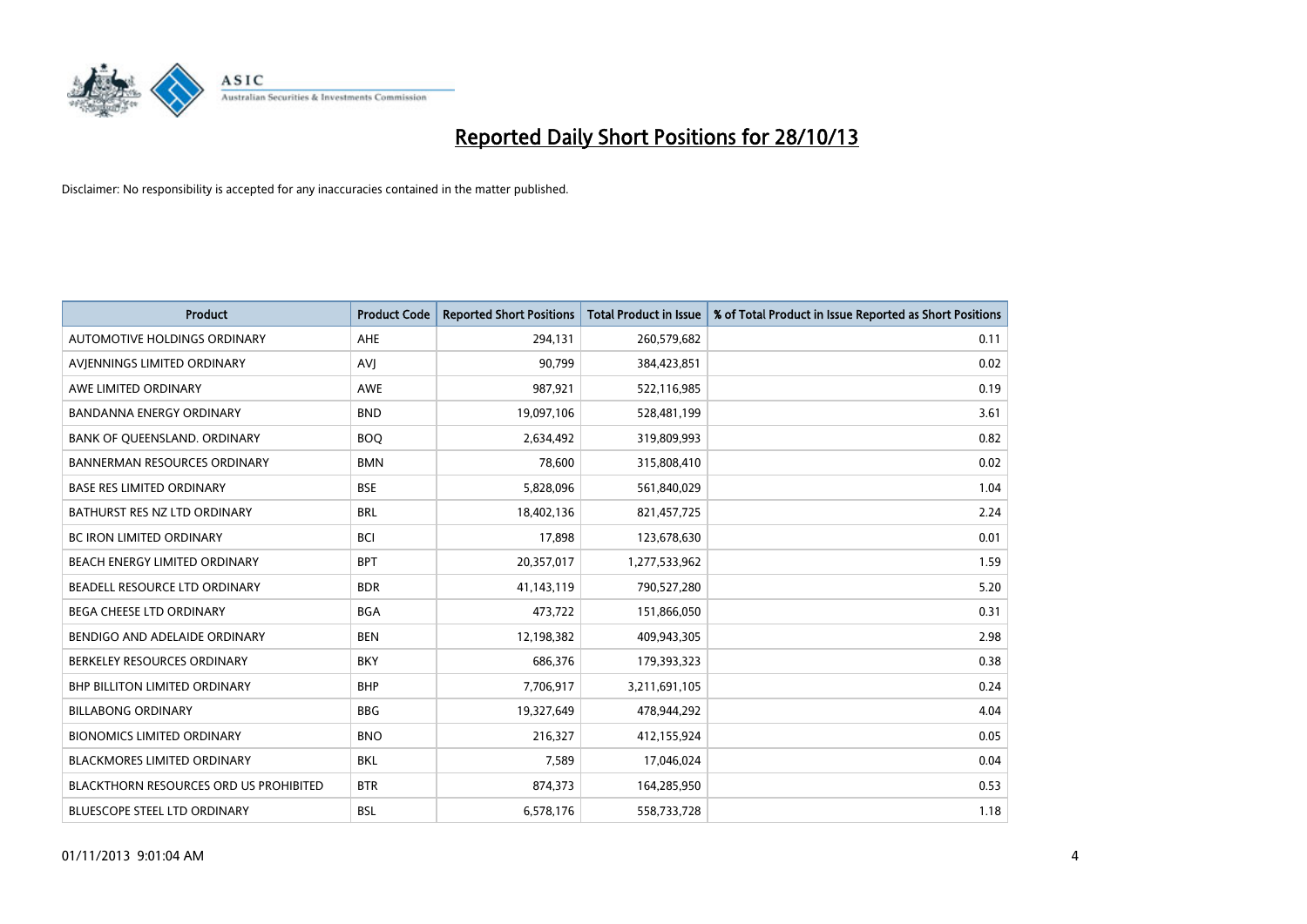

| <b>Product</b>                     | <b>Product Code</b> | <b>Reported Short Positions</b> | Total Product in Issue | % of Total Product in Issue Reported as Short Positions |
|------------------------------------|---------------------|---------------------------------|------------------------|---------------------------------------------------------|
| <b>BOART LONGYEAR ORDINARY</b>     | <b>BLY</b>          | 42,277,654                      | 461,163,412            | 9.17                                                    |
| <b>BOOM LOGISTICS ORDINARY</b>     | <b>BOL</b>          | 99,999                          | 470,598,576            | 0.02                                                    |
| <b>BORAL LIMITED, ORDINARY</b>     | <b>BLD</b>          | 50,351,548                      | 778,739,826            | 6.47                                                    |
| <b>BRADKEN LIMITED ORDINARY</b>    | <b>BKN</b>          | 16,701,676                      | 169,240,662            | 9.87                                                    |
| <b>BRAMBLES LIMITED ORDINARY</b>   | <b>BXB</b>          | 3,438,731                       | 1,558,795,774          | 0.22                                                    |
| BREVILLE GROUP LTD ORDINARY        | <b>BRG</b>          | 2,769,634                       | 130,095,322            | 2.13                                                    |
| <b>BRICKWORKS LIMITED ORDINARY</b> | <b>BKW</b>          | 101,552                         | 148,038,996            | 0.07                                                    |
| BROCKMAN MINING LTD ORDINARY       | <b>BCK</b>          | 182,026                         | 7,894,482,131          | 0.00                                                    |
| BT INVESTMENT MNGMNT ORDINARY      | <b>BTT</b>          | 21,500                          | 278,100,237            | 0.01                                                    |
| <b>BURU ENERGY ORDINARY</b>        | <b>BRU</b>          | 11,986,100                      | 298,365,707            | 4.02                                                    |
| <b>BWP TRUST ORDINARY UNITS</b>    | <b>BWP</b>          | 3,194,342                       | 627,165,919            | 0.51                                                    |
| CABCHARGE AUSTRALIA ORDINARY       | CAB                 | 14,728,593                      | 120,430,683            | 12.23                                                   |
| CALTEX AUSTRALIA ORDINARY          | <b>CTX</b>          | 1,815,685                       | 270,000,000            | 0.67                                                    |
| CAPE LAMBERT RES LTD ORDINARY      | <b>CFE</b>          | 19,764                          | 676,191,942            | 0.00                                                    |
| CAPITOL HEALTH ORDINARY            | CAJ                 | 129,009                         | 430,432,121            | 0.03                                                    |
| CARABELLA RES LTD ORDINARY         | <b>CLR</b>          | 100,000                         | 158,236,547            | 0.06                                                    |
| <b>CARBON ENERGY ORDINARY</b>      | <b>CNX</b>          | 6,799                           | 1,150,931,288          | 0.00                                                    |
| <b>CARDNO LIMITED ORDINARY</b>     | CDD                 | 7,636,039                       | 145,007,042            | 5.27                                                    |
| CARNARVON PETROLEUM ORDINARY       | <b>CVN</b>          | 39,246                          | 937,796,875            | 0.00                                                    |
| CARSALES.COM LTD ORDINARY          | <b>CRZ</b>          | 2,170,134                       | 237,513,965            | 0.91                                                    |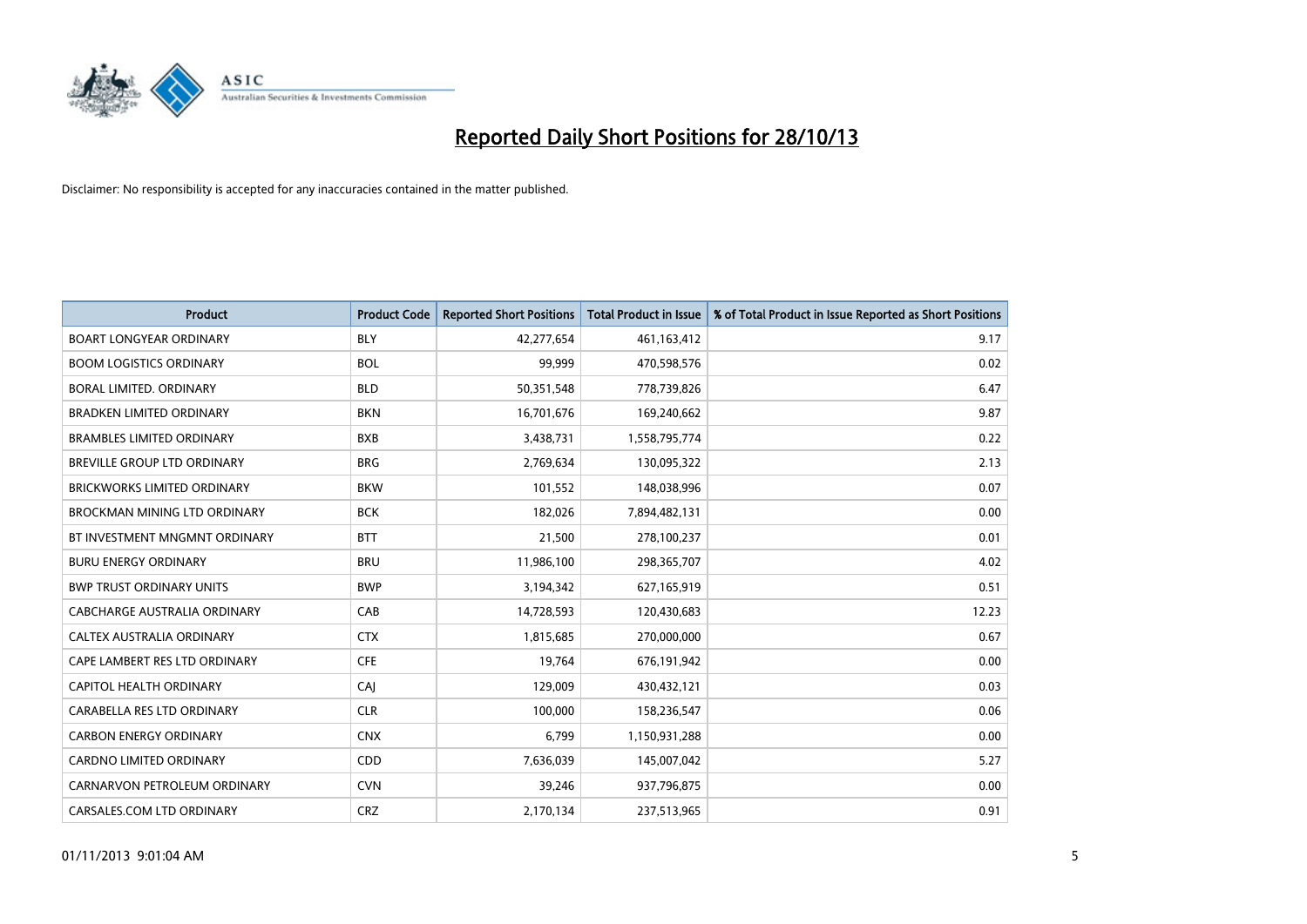

| <b>Product</b>                          | <b>Product Code</b> | <b>Reported Short Positions</b> | Total Product in Issue | % of Total Product in Issue Reported as Short Positions |
|-----------------------------------------|---------------------|---------------------------------|------------------------|---------------------------------------------------------|
| <b>CASH CONVERTERS ORDINARY</b>         | CCV                 | 4,505,846                       | 426,302,767            | 1.06                                                    |
| CEDAR WOODS PROP. ORDINARY              | <b>CWP</b>          | 119,594                         | 73,359,551             | 0.16                                                    |
| CENTRAL PETROLEUM ORDINARY              | <b>CTP</b>          | 351,243                         | 309,216,369            | 0.11                                                    |
| <b>CERAMIC FUEL CELLS ORDINARY</b>      | <b>CFU</b>          | 491,102                         | 1,601,287,414          | 0.03                                                    |
| CFS RETAIL TRUST GRP STAPLED SECURITIES | <b>CFX</b>          | 52,957,323                      | 2,858,286,690          | 1.85                                                    |
| CHALLENGER DIV.PRO. STAPLED UNITS       | <b>CDI</b>          | 81,452                          | 214,101,013            | 0.04                                                    |
| <b>CHALLENGER LIMITED ORDINARY</b>      | <b>CGF</b>          | 1,232,107                       | 530,862,585            | 0.23                                                    |
| CHARTER HALL GROUP STAPLED US PROHIBIT. | <b>CHC</b>          | 266,157                         | 309,068,171            | 0.09                                                    |
| <b>CHARTER HALL RETAIL UNITS</b>        | <b>CQR</b>          | 9,991,351                       | 341,843,880            | 2.92                                                    |
| <b>CHORUS LIMITED ORDINARY</b>          | <b>CNU</b>          | 46,783                          | 396,369,767            | 0.01                                                    |
| CITIGOLD CORP LTD ORDINARY              | <b>CTO</b>          | 153,427                         | 1,352,907,765          | 0.01                                                    |
| <b>CLOUGH LIMITED ORDINARY</b>          | <b>CLO</b>          | 1,145,868                       | 777,408,039            | 0.15                                                    |
| COAL OF AFRICA LTD ORDINARY             | <b>CZA</b>          | 426                             | 1,048,368,613          | 0.00                                                    |
| <b>COALSPUR MINES LTD ORDINARY</b>      | <b>CPL</b>          | 9,027,774                       | 641,394,435            | 1.41                                                    |
| COCA-COLA AMATIL ORDINARY               | <b>CCL</b>          | 21,045,719                      | 763,590,249            | 2.76                                                    |
| <b>COCHLEAR LIMITED ORDINARY</b>        | <b>COH</b>          | 9,491,730                       | 57,062,020             | 16.63                                                   |
| <b>COCKATOO COAL ORDINARY</b>           | <b>COK</b>          | 11,727,900                      | 886,294,158            | 1.32                                                    |
| <b>CODAN LIMITED ORDINARY</b>           | <b>CDA</b>          | 1,032,836                       | 176,926,104            | 0.58                                                    |
| <b>COFFEY INTERNATIONAL ORDINARY</b>    | COF                 | 18,921                          | 255,833,165            | 0.01                                                    |
| <b>COKAL LTD ORDINARY</b>               | <b>CKA</b>          | 296,396                         | 455,421,892            | 0.07                                                    |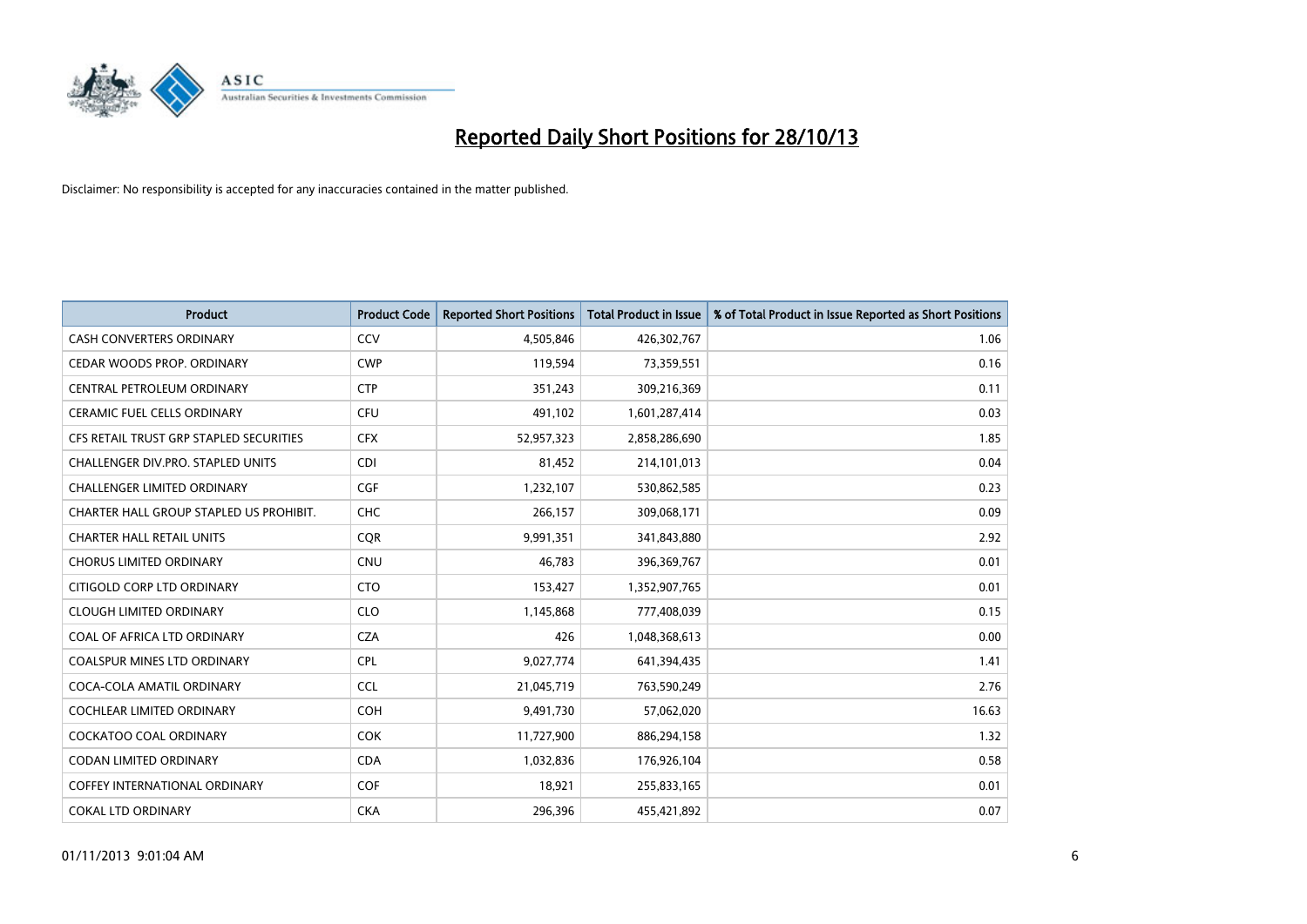

| <b>Product</b>                          | <b>Product Code</b> | <b>Reported Short Positions</b> | <b>Total Product in Issue</b> | % of Total Product in Issue Reported as Short Positions |
|-----------------------------------------|---------------------|---------------------------------|-------------------------------|---------------------------------------------------------|
| <b>COLLECTION HOUSE ORDINARY</b>        | <b>CLH</b>          | 1,012,521                       | 128,150,198                   | 0.79                                                    |
| COMMONWEALTH BANK, ORDINARY             | <b>CBA</b>          | 5,794,197                       | 1,611,928,836                 | 0.36                                                    |
| <b>COMMONWEALTH PROP ORDINARY UNITS</b> | <b>CPA</b>          | 15,589,693                      | 2,347,003,413                 | 0.66                                                    |
| <b>COMPASS RESOURCES ORDINARY</b>       | <b>CMR</b>          | 7,472                           | 1,403,744,100                 | 0.00                                                    |
| <b>COMPUTERSHARE LTD ORDINARY</b>       | <b>CPU</b>          | 12,271,402                      | 556,203,079                   | 2.21                                                    |
| <b>COOPER ENERGY LTD ORDINARY</b>       | <b>COE</b>          | 5,968                           | 329,099,922                   | 0.00                                                    |
| <b>CORP TRAVEL LIMITED ORDINARY</b>     | <b>CTD</b>          | 263,280                         | 78,246,245                    | 0.34                                                    |
| CREDIT CORP GROUP ORDINARY              | <b>CCP</b>          | 72,269                          | 46,131,882                    | 0.16                                                    |
| CROMWELL PROP STAPLED SECURITIES        | <b>CMW</b>          | 10,610,477                      | 1,719,157,262                 | 0.62                                                    |
| <b>CROWE HORWATH AUS ORDINARY</b>       | <b>CRH</b>          | 669,346                         | 269,665,096                   | 0.25                                                    |
| <b>CROWN LIMITED ORDINARY</b>           | <b>CWN</b>          | 1,223,597                       | 728,394,185                   | 0.17                                                    |
| <b>CSG LIMITED ORDINARY</b>             | CSV                 | 276,772                         | 278,973,075                   | 0.10                                                    |
| <b>CSL LIMITED ORDINARY</b>             | <b>CSL</b>          | 444.720                         | 487,069,486                   | 0.09                                                    |
| <b>CSR LIMITED ORDINARY</b>             | <b>CSR</b>          | 34,576,837                      | 506,000,315                   | 6.83                                                    |
| <b>CUDECO LIMITED ORDINARY</b>          | CDU                 | 8,929,629                       | 205,017,174                   | 4.36                                                    |
| DART ENERGY LTD ORDINARY                | <b>DTE</b>          | 6,431,992                       | 1,108,251,519                 | 0.58                                                    |
| DATA#3 LIMITED ORDINARY                 | <b>DTL</b>          | 36,076                          | 153,974,950                   | 0.02                                                    |
| DAVID JONES LIMITED ORDINARY            | <b>DJS</b>          | 59,483,411                      | 535,002,401                   | 11.12                                                   |
| DECMIL GROUP LIMITED ORDINARY           | <b>DCG</b>          | 3,789,679                       | 168,657,794                   | 2.25                                                    |
| DEEP YELLOW LIMITED ORDINARY            | <b>DYL</b>          | 100,002                         | 1,611,089,247                 | 0.01                                                    |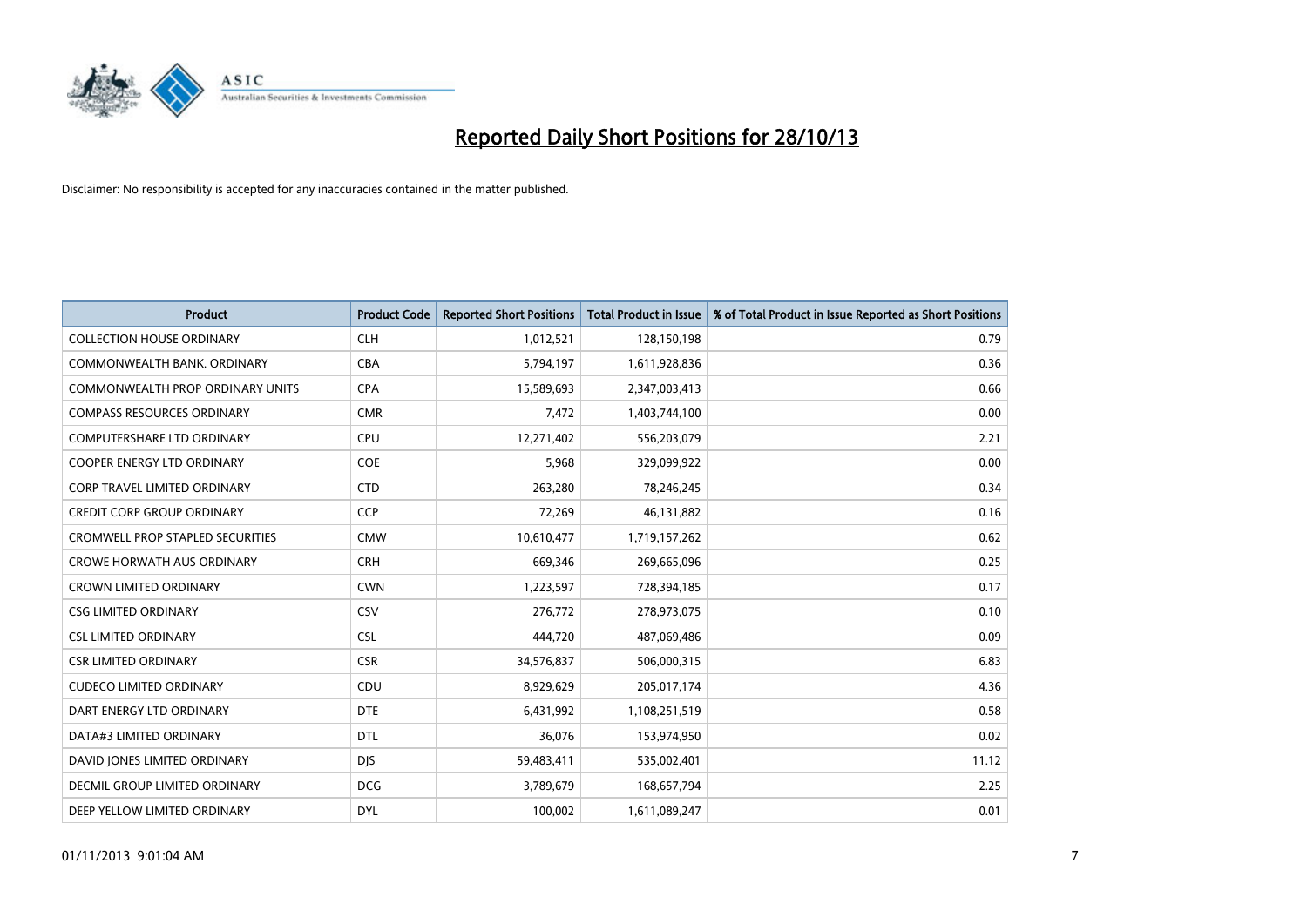

| <b>Product</b>                       | <b>Product Code</b> | <b>Reported Short Positions</b> | <b>Total Product in Issue</b> | % of Total Product in Issue Reported as Short Positions |
|--------------------------------------|---------------------|---------------------------------|-------------------------------|---------------------------------------------------------|
| DEXUS PROPERTY GROUP STAPLED UNITS   | <b>DXS</b>          | 26,132,055                      | 4,628,228,426                 | 0.56                                                    |
| DISCOVERY METALS LTD ORDINARY        | <b>DML</b>          | 7,055,332                       | 560,034,418                   | 1.26                                                    |
| DOMINO PIZZA ENTERPR ORDINARY        | <b>DMP</b>          | 454,654                         | 85,855,713                    | 0.53                                                    |
| DOWNER EDI LIMITED ORDINARY          | <b>DOW</b>          | 11,475,781                      | 434,734,970                   | 2.64                                                    |
| DRILLSEARCH ENERGY ORDINARY          | <b>DLS</b>          | 13,457,934                      | 429,665,895                   | 3.13                                                    |
| DUET GROUP STAPLED US PROHIBIT.      | <b>DUE</b>          | 19,864,461                      | 1,237,195,531                 | 1.61                                                    |
| <b>DULUXGROUP LIMITED ORDINARY</b>   | <b>DLX</b>          | 1,764,902                       | 377,019,430                   | 0.47                                                    |
| <b>DWS LTD ORDINARY</b>              | <b>DWS</b>          | 635,795                         | 132,362,763                   | 0.48                                                    |
| ECHO ENTERTAINMENT ORDINARY          | <b>EGP</b>          | 7,144,267                       | 825,672,730                   | 0.87                                                    |
| ELDERS LIMITED ORDINARY              | <b>ELD</b>          | 19,836,311                      | 455,013,329                   | 4.36                                                    |
| ELEMENTAL MINERALS ORDINARY          | <b>ELM</b>          | 6,352                           | 303,263,391                   | 0.00                                                    |
| <b>EMECO HOLDINGS ORDINARY</b>       | EHL.                | 10,504,842                      | 599,675,707                   | 1.75                                                    |
| <b>ENDEAVOUR MIN CORP CDI 1:1</b>    | <b>EVR</b>          | 501,530                         | 93,408,541                    | 0.54                                                    |
| <b>ENERGY RESOURCES ORDINARY 'A'</b> | <b>ERA</b>          | 10,020,465                      | 517,725,062                   | 1.94                                                    |
| <b>ENERGY WORLD CORPOR. ORDINARY</b> | <b>EWC</b>          | 40,966,583                      | 1,734,166,672                 | 2.36                                                    |
| <b>ENERO GROUP LTD ORDINARY</b>      | EGG                 | 25,000                          | 85,604,954                    | 0.03                                                    |
| <b>ENVESTRA LIMITED ORDINARY</b>     | <b>ENV</b>          | 4,746,785                       | 1,796,808,474                 | 0.26                                                    |
| EQUATORIAL RES LTD ORDINARY          | EQX                 | 8                               | 121,885,353                   | 0.00                                                    |
| ERM POWER LIMITED ORDINARY           | EPW                 | 44,562                          | 208,401,816                   | 0.02                                                    |
| ESERVGLOBAL LIMITED ORDINARY         | <b>ESV</b>          | 6,500,000                       | 249,045,997                   | 2.61                                                    |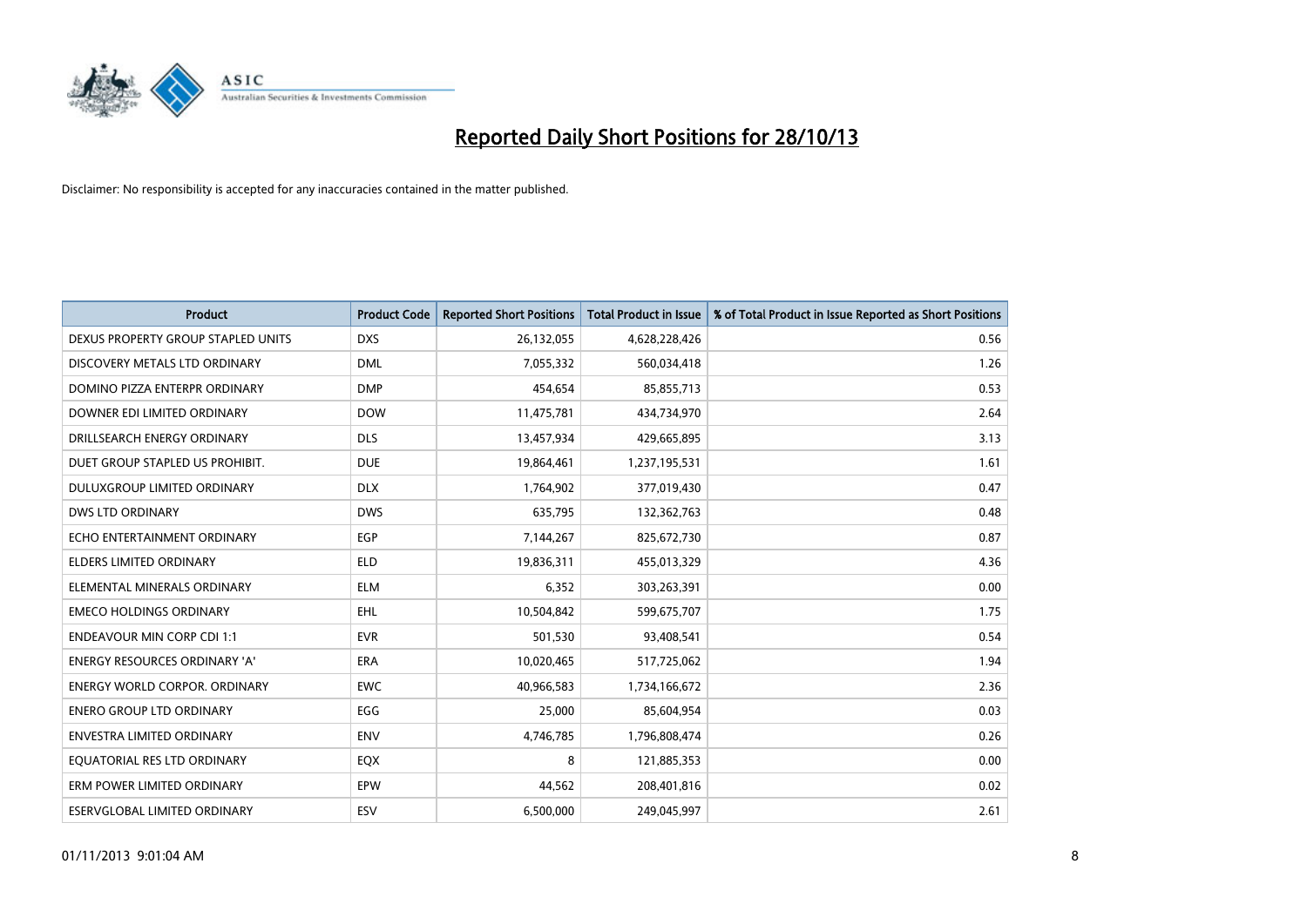

| <b>Product</b>                         | <b>Product Code</b> | <b>Reported Short Positions</b> | <b>Total Product in Issue</b> | % of Total Product in Issue Reported as Short Positions |
|----------------------------------------|---------------------|---------------------------------|-------------------------------|---------------------------------------------------------|
| EVOLUTION MINING LTD ORDINARY          | <b>EVN</b>          | 19,932,934                      | 708,652,367                   | 2.81                                                    |
| FAIRFAX MEDIA LTD ORDINARY             | <b>FXJ</b>          | 254,652,693                     | 2,351,955,725                 | 10.83                                                   |
| <b>FAR LTD ORDINARY</b>                | <b>FAR</b>          | 24,205,420                      | 2,499,846,742                 | 0.97                                                    |
| FEDERATION CNTRES ORD/UNIT STAPLED SEC | <b>FDC</b>          | 4,052,964                       | 1,427,641,565                 | 0.28                                                    |
| FINBAR GROUP LIMITED ORDINARY          | <b>FRI</b>          | 2,126                           | 220,847,184                   | 0.00                                                    |
| FISHER & PAYKEL H. ORDINARY            | <b>FPH</b>          | 236,087                         | 546,838,267                   | 0.04                                                    |
| FKP PROPERTY GROUP STAPLED SECURITIES  | <b>FKP</b>          | 9,700,065                       | 321,578,705                   | 3.02                                                    |
| FLEETWOOD CORP ORDINARY                | <b>FWD</b>          | 2,892,231                       | 60,522,619                    | 4.78                                                    |
| FLETCHER BUILDING ORDINARY             | <b>FBU</b>          | 3,477,889                       | 687,854,788                   | 0.51                                                    |
| FLEXIGROUP LIMITED ORDINARY            | <b>FXL</b>          | 352,589                         | 303,385,394                   | 0.12                                                    |
| <b>FLIGHT CENTRE ORDINARY</b>          | <b>FLT</b>          | 2,865,152                       | 100,527,011                   | 2.85                                                    |
| FLINDERS MINES LTD ORDINARY            | <b>FMS</b>          | 2,913,490                       | 1,824,843,676                 | 0.16                                                    |
| <b>FOCUS MINERALS LTD ORDINARY</b>     | <b>FML</b>          | 27,450,073                      | 9,137,375,877                 | 0.30                                                    |
| FONTERRA SHARE FUND ORDINARY UNITS     | <b>FSF</b>          | 43,251                          | 106,151,733                   | 0.04                                                    |
| <b>FORGE GROUP LIMITED ORDINARY</b>    | <b>FGE</b>          | 1,520,282                       | 86,169,014                    | 1.76                                                    |
| FORTESCUE METALS GRP ORDINARY          | <b>FMG</b>          | 180,079,111                     | 3,113,798,151                 | 5.78                                                    |
| FUNTASTIC LIMITED ORDINARY             | <b>FUN</b>          | 100,000                         | 669,569,723                   | 0.01                                                    |
| <b>G.U.D. HOLDINGS ORDINARY</b>        | GUD                 | 5,227,103                       | 71,341,319                    | 7.33                                                    |
| <b>G8 EDUCATION LIMITED ORDINARY</b>   | <b>GEM</b>          | 1,502,416                       | 300,302,719                   | 0.50                                                    |
| <b>GALAXY RESOURCES ORDINARY</b>       | <b>GXY</b>          | 12,799,974                      | 1,007,464,921                 | 1.27                                                    |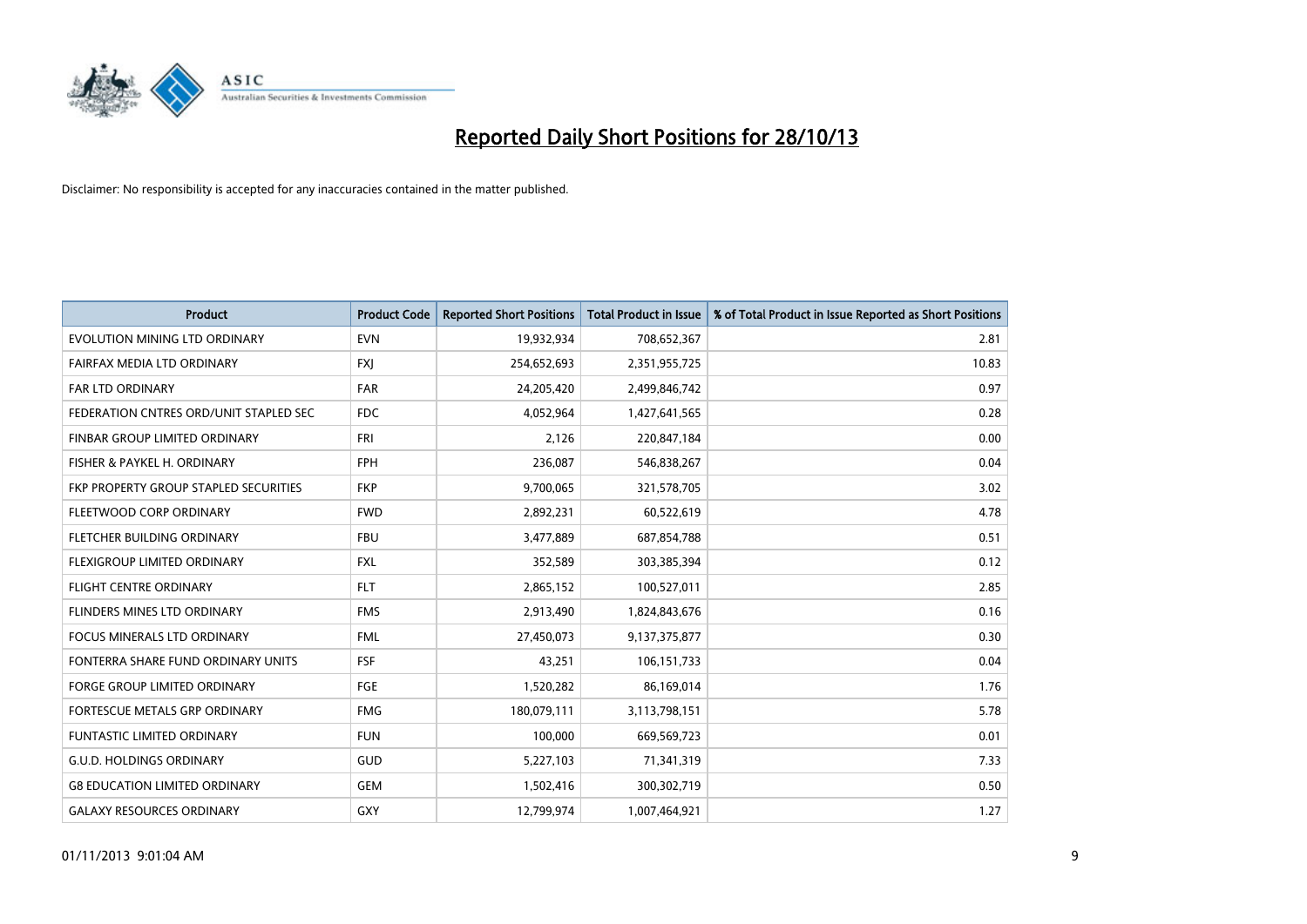

| Product                                          | <b>Product Code</b> | <b>Reported Short Positions</b> | Total Product in Issue | % of Total Product in Issue Reported as Short Positions |
|--------------------------------------------------|---------------------|---------------------------------|------------------------|---------------------------------------------------------|
| <b>GENETIC TECHNOLOGIES ORDINARY</b>             | <b>GTG</b>          | 182,610                         | 565,749,677            | 0.03                                                    |
| <b>GEODYNAMICS LIMITED ORDINARY</b>              | GDY                 | 1,050                           | 406,452,608            | 0.00                                                    |
| GI DYNAMICS, INC CDI US PROHIBITED               | GID                 | 8,046                           | 393,043,620            | 0.00                                                    |
| <b>GINDALBIE METALS LTD ORDINARY</b>             | <b>GBG</b>          | 55,947,637                      | 1,493,054,193          | 3.75                                                    |
| <b>GOODMAN FIELDER, ORDINARY</b>                 | GFF                 | 27,466,693                      | 1,955,559,207          | 1.40                                                    |
| <b>GOODMAN GROUP STAPLED</b>                     | <b>GMG</b>          | 6,860,125                       | 1,718,742,809          | 0.40                                                    |
| <b>GPT GROUP STAPLED SEC.</b>                    | <b>GPT</b>          | 8,612,151                       | 1,694,888,638          | 0.51                                                    |
| <b>GRAINCORP LIMITED A CLASS ORDINARY</b>        | <b>GNC</b>          | 392,872                         | 228,855,628            | 0.17                                                    |
| <b>GRANGE RESOURCES, ORDINARY</b>                | GRR                 | 5,548,388                       | 1,156,492,195          | 0.48                                                    |
| <b>GREENCROSS LIMITED ORDINARY</b>               | GXL                 | 534                             | 37,535,276             | 0.00                                                    |
| <b>GREENLAND MIN EN LTD ORDINARY</b>             | GGG                 | 6,740,343                       | 573,617,440            | 1.18                                                    |
| <b>GROWTHPOINT PROPERTY ORD/UNIT STAPLED SEC</b> | <b>GOZ</b>          | 60,535                          | 414,410,218            | 0.01                                                    |
| <b>GRYPHON MINERALS LTD ORDINARY</b>             | GRY                 | 7,727,197                       | 400,691,164            | 1.93                                                    |
| <b>GUILDFORD COAL LTD ORDINARY</b>               | <b>GUF</b>          | 562,215                         | 635,046,899            | 0.09                                                    |
| <b>GUIARAT NRE COAL LTD ORDINARY</b>             | <b>GNM</b>          | 190,424                         | 1,376,138,678          | 0.01                                                    |
| <b>GWA GROUP LTD ORDINARY</b>                    | <b>GWA</b>          | 13,549,574                      | 306,533,770            | 4.42                                                    |
| HARVEY NORMAN ORDINARY                           | <b>HVN</b>          | 61,190,362                      | 1,062,316,784          | 5.76                                                    |
| <b>HENDERSON GROUP CDI 1:1</b>                   | <b>HGG</b>          | 970,250                         | 737,836,207            | 0.13                                                    |
| HFA HOLDINGS LIMITED ORDINARY                    | <b>HFA</b>          | 53,863                          | 118,738,157            | 0.05                                                    |
| <b>HIGHLANDS PACIFIC ORDINARY</b>                | <b>HIG</b>          | 500,001                         | 789,344,774            | 0.06                                                    |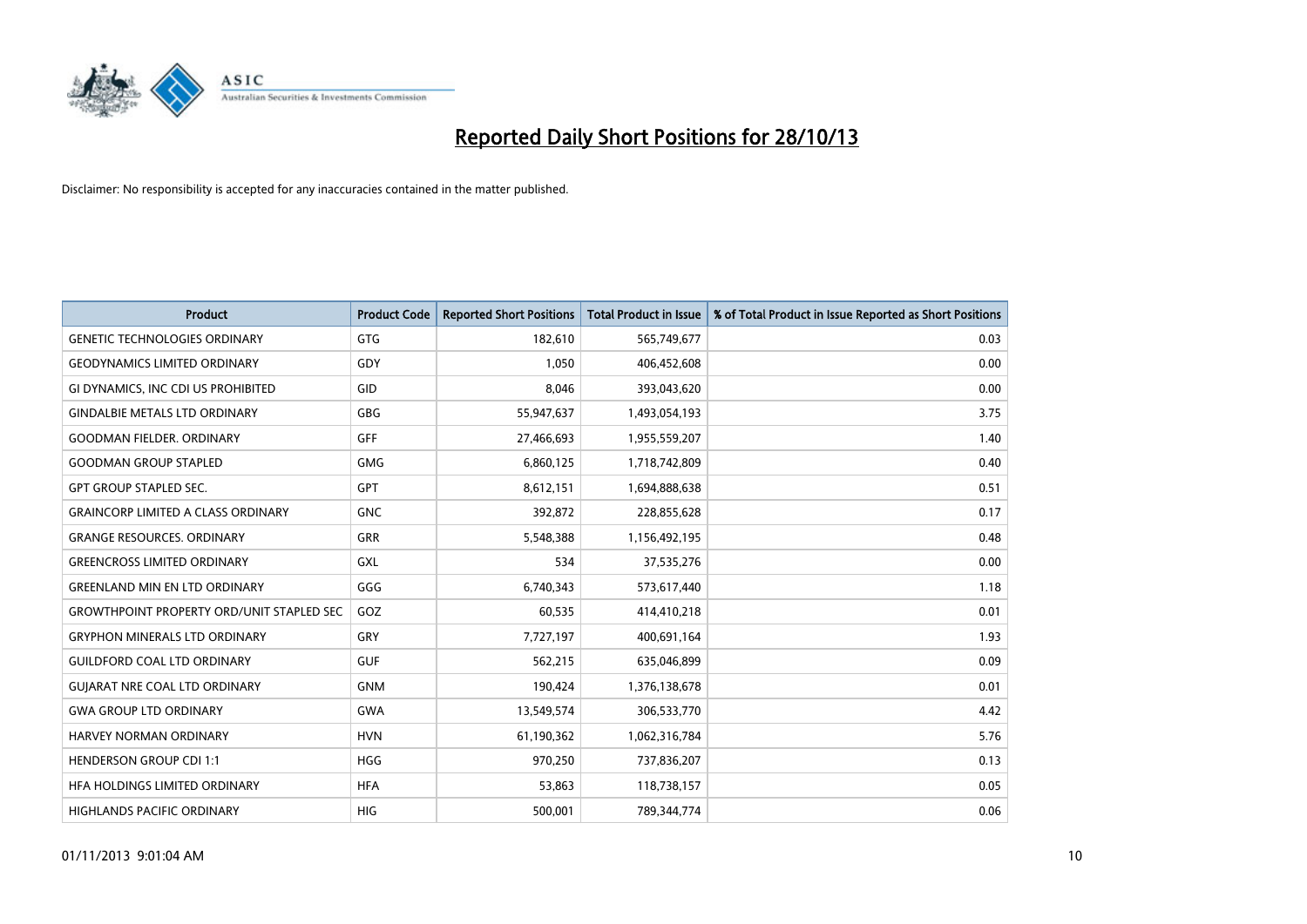

| <b>Product</b>                                | <b>Product Code</b> | <b>Reported Short Positions</b> | <b>Total Product in Issue</b> | % of Total Product in Issue Reported as Short Positions |
|-----------------------------------------------|---------------------|---------------------------------|-------------------------------|---------------------------------------------------------|
| HILLGROVE RES LTD ORDINARY                    | <b>HGO</b>          | 5,938,489                       | 1,178,589,221                 | 0.50                                                    |
| HILLS HOLDINGS LTD ORDINARY                   | HIL                 | 290,119                         | 243,740,241                   | 0.12                                                    |
| HORIZON OIL LIMITED ORDINARY                  | <b>HZN</b>          | 72,925,257                      | 1,301,147,932                 | 5.60                                                    |
| HOT CHILI LTD ORDINARY                        | <b>HCH</b>          | 10,000                          | 344,504,386                   | 0.00                                                    |
| <b>ICON ENERGY LIMITED ORDINARY</b>           | <b>ICN</b>          | 4,647                           | 535,455,958                   | 0.00                                                    |
| <b>IINET LIMITED ORDINARY</b>                 | <b>IIN</b>          | 1,233,256                       | 161,238,847                   | 0.76                                                    |
| <b>ILUKA RESOURCES ORDINARY</b>               | ILU                 | 38,826,715                      | 418,700,517                   | 9.27                                                    |
| <b>IMDEX LIMITED ORDINARY</b>                 | <b>IMD</b>          | 3,818,450                       | 210,473,188                   | 1.81                                                    |
| IMF (AUSTRALIA) LTD ORDINARY                  | <b>IMF</b>          | 4,846,182                       | 141,690,778                   | 3.42                                                    |
| <b>INCITEC PIVOT ORDINARY</b>                 | <b>IPL</b>          | 30,530,304                      | 1,628,730,107                 | 1.87                                                    |
| INDEPENDENCE GROUP ORDINARY                   | <b>IGO</b>          | 3,927,069                       | 233,323,905                   | 1.68                                                    |
| <b>INDOPHIL RESOURCES ORDINARY</b>            | <b>IRN</b>          | 373,219                         | 1,203,146,194                 | 0.03                                                    |
| <b>INFIGEN ENERGY STAPLED SECURITIES</b>      | <b>IFN</b>          | 4,296,526                       | 764,993,434                   | 0.56                                                    |
| <b>INFOMEDIA LTD ORDINARY</b>                 | <b>IFM</b>          | 348,834                         | 304,953,155                   | 0.11                                                    |
| <b>INGENIA GROUP STAPLED SECURITIES</b>       | <b>INA</b>          | 886,236                         | 676,240,232                   | 0.13                                                    |
| <b>INOVA RESOURCES LTD ORDINARY</b>           | <b>IVA</b>          | 75,258                          | 729,665,661                   | 0.01                                                    |
| <b>INSURANCE AUSTRALIA ORDINARY</b>           | IAG                 | 10,616,356                      | 2,079,034,021                 | 0.51                                                    |
| <b>INTREPID MINES ORDINARY</b>                | <b>IAU</b>          | 20,386,374                      | 556,273,428                   | 3.66                                                    |
| <b>INVESTA OFFICE FUND STAPLED SECURITIES</b> | <b>IOF</b>          | 733,034                         | 614,047,458                   | 0.12                                                    |
| <b>INVOCARE LIMITED ORDINARY</b>              | <b>IVC</b>          | 6,715,886                       | 110,030,298                   | 6.10                                                    |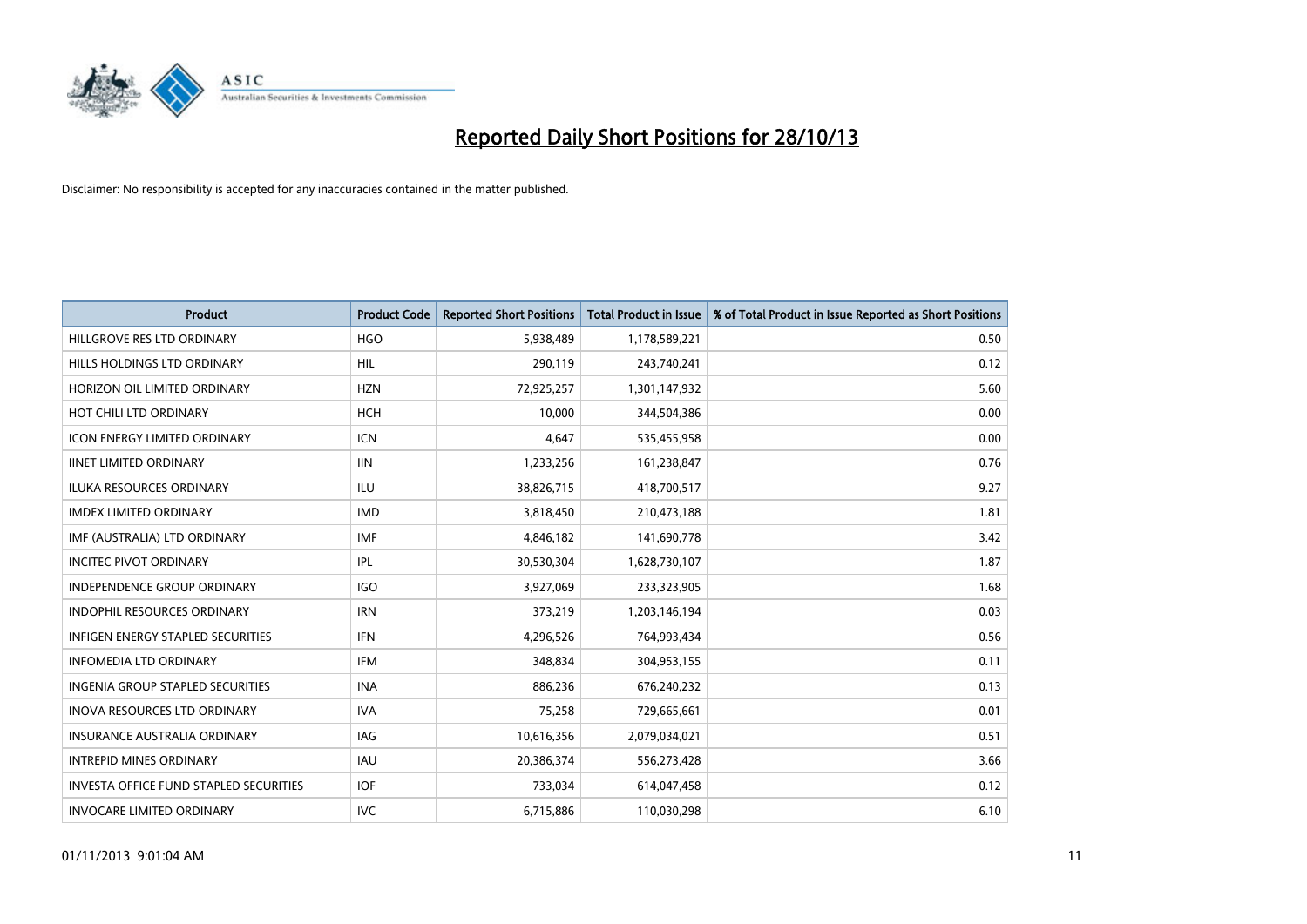

| <b>Product</b>                           | <b>Product Code</b> | <b>Reported Short Positions</b> | Total Product in Issue | % of Total Product in Issue Reported as Short Positions |
|------------------------------------------|---------------------|---------------------------------|------------------------|---------------------------------------------------------|
| <b>IOOF HOLDINGS LTD ORDINARY</b>        | IFL                 | 1,845,908                       | 232,118,034            | 0.80                                                    |
| <b>IPROPERTY GROUP LTD ORDINARY</b>      | <b>IPP</b>          | 73,848                          | 181,398,426            | 0.04                                                    |
| <b>IRESS LIMITED ORDINARY</b>            | <b>IRE</b>          | 483,671                         | 158,585,126            | 0.30                                                    |
| <b>IRON ORE HOLDINGS ORDINARY</b>        | <b>IOH</b>          | 26,197                          | 161,174,005            | 0.02                                                    |
| <b>ISELECT LTD ORDINARY</b>              | <b>ISU</b>          | 1,583,139                       | 260,204,894            | 0.61                                                    |
| <b>ISHS EUROPE ETF CDI 1:1</b>           | <b>IEU</b>          | 26                              | 50,800,000             | 0.00                                                    |
| JAMES HARDIE INDUST CHESS DEPOSITARY INT | <b>JHX</b>          | 8,715,523                       | 442,685,722            | 1.97                                                    |
| <b>JB HI-FI LIMITED ORDINARY</b>         | <b>JBH</b>          | 7,676,711                       | 99,920,797             | 7.68                                                    |
| <b>JUMBO INTERACTIVE ORDINARY</b>        | <b>JIN</b>          | 19,000                          | 43,752,560             | 0.04                                                    |
| <b>KAGARA LTD ORDINARY</b>               | <b>KZL</b>          | 3,349,855                       | 798,953,117            | 0.42                                                    |
| KAROON GAS AUSTRALIA ORDINARY            | <b>KAR</b>          | 977,206                         | 255,841,581            | 0.38                                                    |
| KATHMANDU HOLD LTD ORDINARY              | <b>KMD</b>          | 36,947                          | 200,215,894            | 0.02                                                    |
| <b>KBL MINING LIMITED ORDINARY</b>       | <b>KBL</b>          | 1,820                           | 393,535,629            | 0.00                                                    |
| KINGSGATE CONSOLID. ORDINARY             | <b>KCN</b>          | 17,667,157                      | 152,284,777            | 11.60                                                   |
| KINGSROSE MINING LTD ORDINARY            | <b>KRM</b>          | 503,272                         | 335,753,851            | 0.15                                                    |
| LEIGHTON HOLDINGS ORDINARY               | LEI                 | 23,248,624                      | 337,235,188            | 6.89                                                    |
| LEND LEASE GROUP UNIT/ORD STAPLED        | <b>LLC</b>          | 5,052,813                       | 576,712,337            | 0.88                                                    |
| LINC ENERGY LTD ORDINARY                 | <b>LNC</b>          | 10,981,307                      | 518,687,562            | 2.12                                                    |
| LONESTAR RESO LTD ORDINARY               | LNR                 | 11,441                          | 697,187,211            | 0.00                                                    |
| LYCOPODIUM LIMITED ORDINARY              | LYL                 | 90                              | 38,955,103             | 0.00                                                    |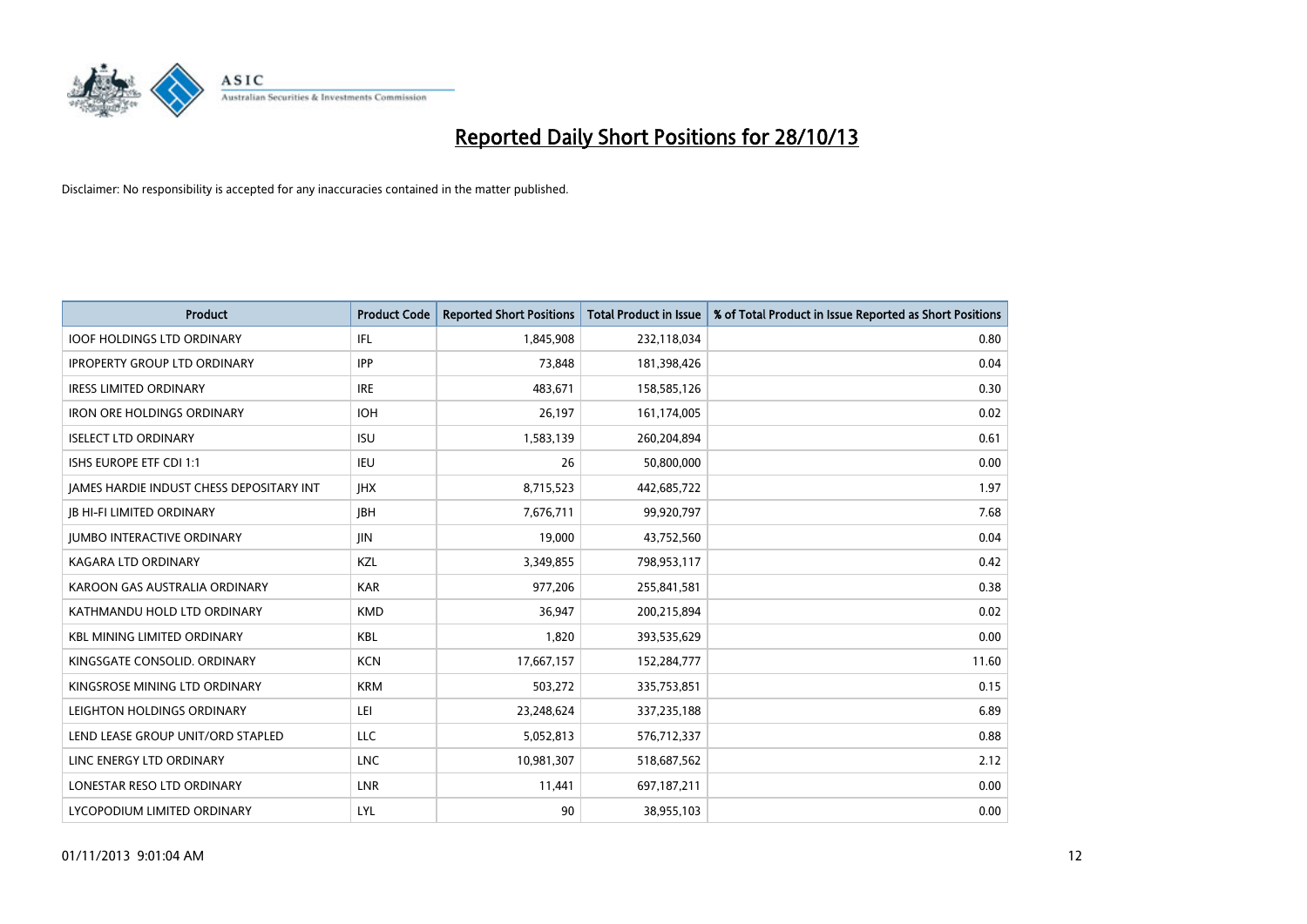

| <b>Product</b>                           | <b>Product Code</b> | <b>Reported Short Positions</b> | <b>Total Product in Issue</b> | % of Total Product in Issue Reported as Short Positions |
|------------------------------------------|---------------------|---------------------------------|-------------------------------|---------------------------------------------------------|
| LYNAS CORPORATION ORDINARY               | <b>LYC</b>          | 186,597,529                     | 1,961,060,594                 | 9.52                                                    |
| M2 TELECOMMUNICATION ORDINARY            | <b>MTU</b>          | 7,792,880                       | 178,573,822                   | 4.36                                                    |
| <b>MACA LIMITED ORDINARY</b>             | <b>MLD</b>          | 5,714                           | 172,500,000                   | 0.00                                                    |
| <b>MACMAHON HOLDINGS ORDINARY</b>        | <b>MAH</b>          | 2,012,189                       | 1,261,699,966                 | 0.16                                                    |
| MACO ATLAS ROADS GRP ORDINARY STAPLED    | <b>MOA</b>          | 13,617,506                      | 487,230,540                   | 2.79                                                    |
| MACQUARIE GROUP LTD NON-CUM CAPITAL NOTE | <b>MQGPA</b>        | 461                             | 6,000,000                     | 0.01                                                    |
| MACQUARIE GROUP LTD ORDINARY             | <b>MOG</b>          | 2,825,022                       | 339,888,036                   | 0.83                                                    |
| MACQUARIE TELECOM GP ORDINARY            | MAQ                 | 4.250                           | 20,967,121                    | 0.02                                                    |
| MAGELLAN FIN GRP LTD ORDINARY            | <b>MFG</b>          | 660,334                         | 155,644,649                   | 0.42                                                    |
| MATRIX C & E LTD ORDINARY                | <b>MCE</b>          | 2,915,886                       | 94,555,428                    | 3.08                                                    |
| MAVERICK DRILLING ORDINARY               | <b>MAD</b>          | 9,013,824                       | 452,726,751                   | 1.99                                                    |
| <b>MAX TRUST UNITS</b>                   | MXQ                 | 8.860                           | 176,439,524                   | 0.01                                                    |
| <b>MAXITRANS INDUSTRIES ORDINARY</b>     | <b>MXI</b>          | 476,877                         | 183,993,392                   | 0.26                                                    |
| MAYNE PHARMA LTD ORDINARY                | <b>MYX</b>          | 1,350,813                       | 563,459,968                   | 0.24                                                    |
| MCMILLAN SHAKESPEARE ORDINARY            | <b>MMS</b>          | 899,998                         | 74,523,965                    | 1.21                                                    |
| MEDUSA MINING LTD ORDINARY               | <b>MML</b>          | 2,529,853                       | 188,903,911                   | 1.34                                                    |
| MEO AUSTRALIA LTD ORDINARY               | <b>MEO</b>          | 10,845                          | 627,264,587                   | 0.00                                                    |
| <b>MERMAID MARINE ORDINARY</b>           | <b>MRM</b>          | 691,916                         | 232,652,241                   | 0.30                                                    |
| MESOBLAST LIMITED ORDINARY               | <b>MSB</b>          | 19,012,559                      | 317,350,901                   | 5.99                                                    |
| METALS X LIMITED ORDINARY                | <b>MLX</b>          | 91,060                          | 1,652,636,110                 | 0.01                                                    |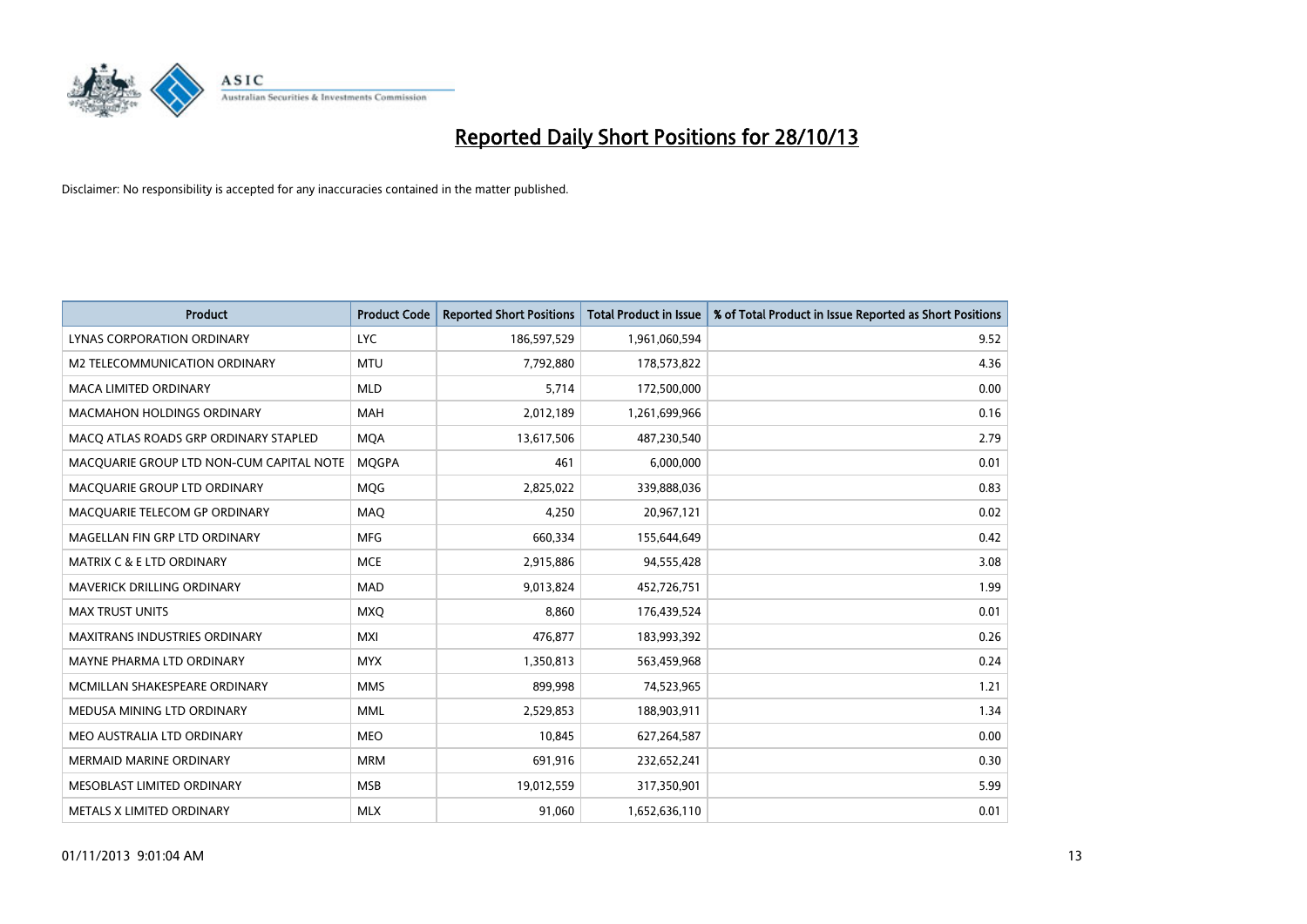

| <b>Product</b>                    | <b>Product Code</b> | <b>Reported Short Positions</b> | <b>Total Product in Issue</b> | % of Total Product in Issue Reported as Short Positions |
|-----------------------------------|---------------------|---------------------------------|-------------------------------|---------------------------------------------------------|
| METCASH LIMITED ORDINARY          | <b>MTS</b>          | 88,600,050                      | 880,704,786                   | 10.06                                                   |
| METMINCO LIMITED ORDINARY         | <b>MNC</b>          | 1,048,001                       | 1,749,543,023                 | 0.06                                                    |
| MICLYN EXP OFFSHR ORDINARY        | <b>MIO</b>          | 109,977                         | 281,754,775                   | 0.04                                                    |
| MIGHTY RIVER POWER ORDINARY       | <b>MYT</b>          | 1,333,974                       | 1,400,000,094                 | 0.10                                                    |
| MILTON CORPORATION ORDINARY       | <b>MLT</b>          | 32,972                          | 627,357,755                   | 0.01                                                    |
| MINCOR RESOURCES NL ORDINARY      | <b>MCR</b>          | 2,410,906                       | 188,208,274                   | 1.28                                                    |
| MINERAL DEPOSITS ORDINARY         | <b>MDL</b>          | 2,458,984                       | 83,538,786                    | 2.94                                                    |
| MINERAL RESOURCES, ORDINARY       | <b>MIN</b>          | 3,182,572                       | 185,987,992                   | 1.71                                                    |
| MIRABELA NICKEL LTD ORDINARY      | <b>MBN</b>          | 23,443,124                      | 876,801,147                   | 2.67                                                    |
| MIRVAC GROUP STAPLED SECURITIES   | <b>MGR</b>          | 2,287,253                       | 3,664,938,678                 | 0.06                                                    |
| MOBILE EMBRACE LTD ORDINARY       | <b>MBE</b>          | 3,500                           | 307,877,790                   | 0.00                                                    |
| MOLOPO ENERGY LTD ORDINARY        | <b>MPO</b>          | 172,365                         | 246,724,091                   | 0.07                                                    |
| MONADELPHOUS GROUP ORDINARY       | <b>MND</b>          | 12,727,052                      | 92,308,047                    | 13.79                                                   |
| MORTGAGE CHOICE LTD ORDINARY      | <b>MOC</b>          | 132,202                         | 123,431,282                   | 0.11                                                    |
| <b>MOUNT GIBSON IRON ORDINARY</b> | <b>MGX</b>          | 12,119,096                      | 1,090,584,232                 | 1.11                                                    |
| MULTIPLEX SITES SITES             | <b>MXUPA</b>        | 1,359                           | 4,500,000                     | 0.03                                                    |
| MURCHISON METALS LTD ORDINARY     | <b>MMX</b>          | 216,291                         | 450,497,346                   | 0.05                                                    |
| MYER HOLDINGS LTD ORDINARY        | <b>MYR</b>          | 80,361,151                      | 583,894,551                   | 13.76                                                   |
| <b>MYSTATE LIMITED ORDINARY</b>   | <b>MYS</b>          | 5,070                           | 87,177,445                    | 0.01                                                    |
| NANOSONICS LIMITED ORDINARY       | <b>NAN</b>          | 54,294                          | 262,822,463                   | 0.02                                                    |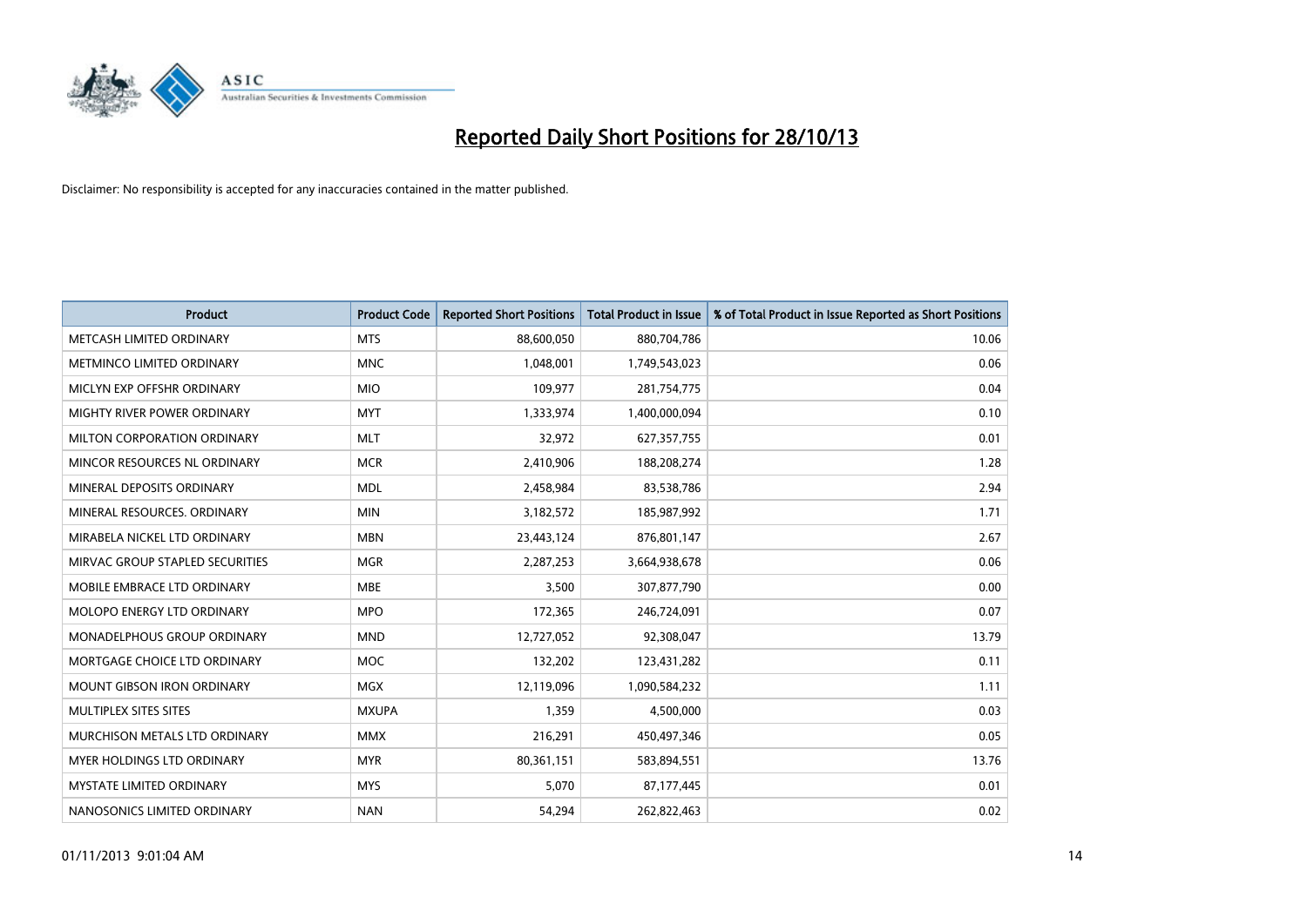

| <b>Product</b>                | <b>Product Code</b> | <b>Reported Short Positions</b> | Total Product in Issue | % of Total Product in Issue Reported as Short Positions |
|-------------------------------|---------------------|---------------------------------|------------------------|---------------------------------------------------------|
| NATIONAL AUST. BANK ORDINARY  | <b>NAB</b>          | 8,461,829                       | 2,348,902,914          | 0.36                                                    |
| NAVITAS LIMITED ORDINARY      | <b>NVT</b>          | 2,279,149                       | 375,416,910            | 0.61                                                    |
| NEON ENERGY LIMITED ORDINARY  | <b>NEN</b>          | 1,561,006                       | 553,037,848            | 0.28                                                    |
| NEUREN PHARMACEUT, ORDINARY   | <b>NEU</b>          | 1,658,113                       | 1,264,486,678          | 0.13                                                    |
| NEW HOPE CORPORATION ORDINARY | <b>NHC</b>          | 1,378,538                       | 830,715,225            | 0.17                                                    |
| NEW STANDARD ENERGY ORDINARY  | <b>NSE</b>          | 322,032                         | 305,331,847            | 0.11                                                    |
| NEWCREST MINING ORDINARY      | <b>NCM</b>          | 7,720,146                       | 766,510,971            | 1.01                                                    |
| NEWS CORP A NON-VOTING CDI    | <b>NWSLV</b>        | 2,428,669                       | 4,087,188              | 59.42                                                   |
| NEWS CORP B VOTING CDI        | <b>NWS</b>          | 2,289,810                       | 26,728,911             | 8.57                                                    |
| NEWSAT LIMITED ORDINARY       | <b>NWT</b>          | 200,743                         | 574,240,283            | 0.03                                                    |
| NEXTDC LIMITED ORDINARY       | <b>NXT</b>          | 6,163,364                       | 192,904,486            | 3.20                                                    |
| NEXUS ENERGY LIMITED ORDINARY | <b>NXS</b>          | 1,001,607                       | 1,330,219,459          | 0.08                                                    |
| NIB HOLDINGS LIMITED ORDINARY | <b>NHF</b>          | 5,067,594                       | 439,004,182            | 1.15                                                    |
| NIDO PETROLEUM ORDINARY       | <b>NDO</b>          | 542,402                         | 2,046,650,968          | 0.03                                                    |
| NOBLE MINERAL RES ORDINARY    | <b>NMG</b>          | 2,365,726                       | 666,397,952            | 0.36                                                    |
| NORTHERN IRON LTD ORDINARY    | <b>NFE</b>          | 1,134,668                       | 484,405,314            | 0.23                                                    |
| NORTHERN STAR ORDINARY        | <b>NST</b>          | 5,293,625                       | 424,279,762            | 1.25                                                    |
| NOVOGEN LIMITED ORDINARY      | <b>NRT</b>          | 118.991                         | 144,622,257            | 0.08                                                    |
| NRW HOLDINGS LIMITED ORDINARY | <b>NWH</b>          | 11,549,307                      | 278,888,011            | 4.14                                                    |
| NUCOAL RESOURCES LTD ORDINARY | <b>NCR</b>          | 90,001                          | 768,612,354            | 0.01                                                    |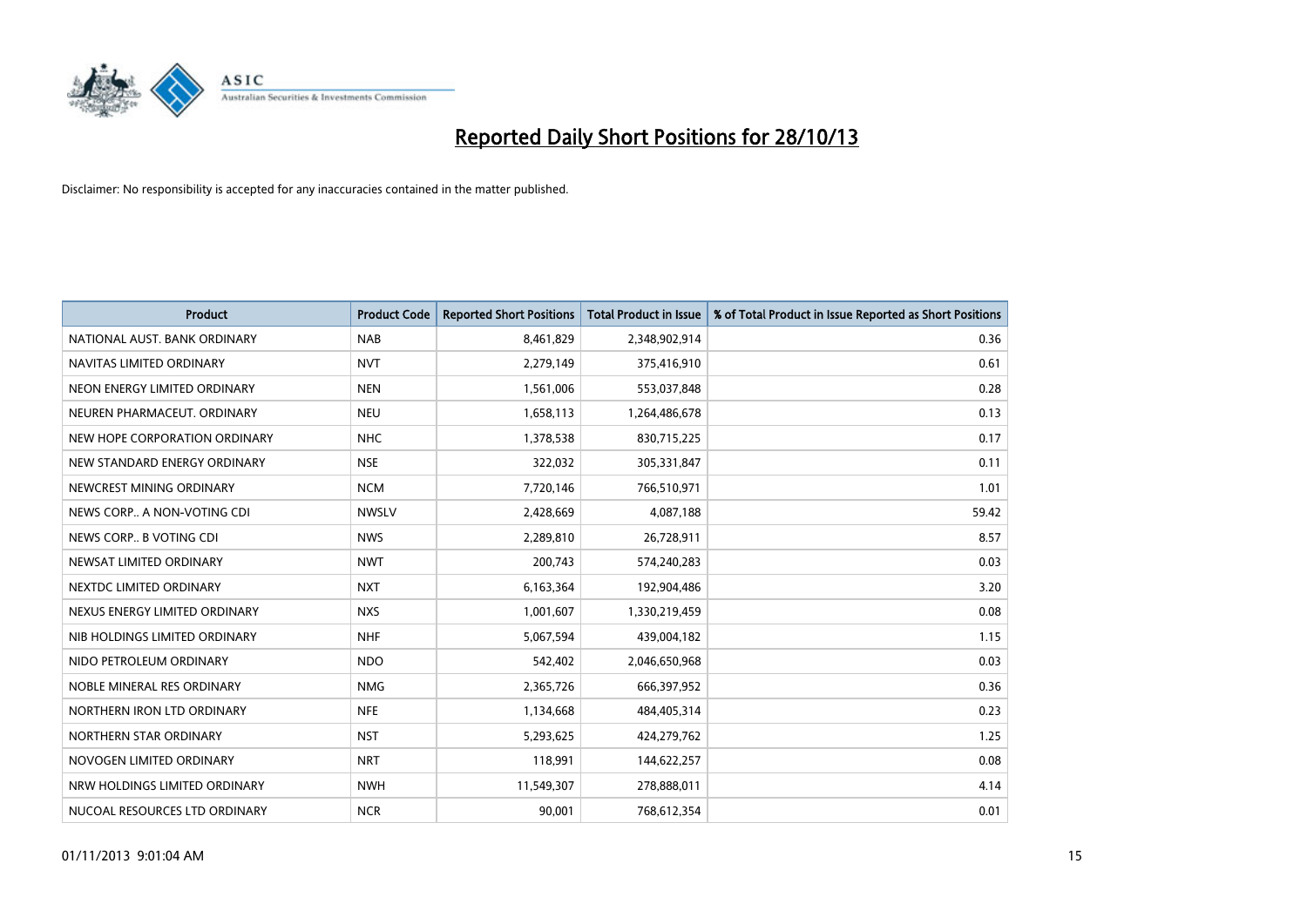

| <b>Product</b>                        | <b>Product Code</b> | <b>Reported Short Positions</b> | <b>Total Product in Issue</b> | % of Total Product in Issue Reported as Short Positions |
|---------------------------------------|---------------------|---------------------------------|-------------------------------|---------------------------------------------------------|
| NUFARM LIMITED ORDINARY               | <b>NUF</b>          | 12,122,575                      | 263,335,277                   | 4.60                                                    |
| NUPLEX INDUSTRIES ORDINARY            | <b>NPX</b>          | 129,000                         | 198,125,827                   | 0.07                                                    |
| <b>OAKTON LIMITED ORDINARY</b>        | <b>OKN</b>          | 30,002                          | 89,968,985                    | 0.03                                                    |
| OCEANAGOLD CORP. CHESS DEPOSITARY INT | OGC                 | 147,702                         | 293,587,920                   | 0.05                                                    |
| OCEANIA CAPITAL LTD ORDINARY          | <b>OCP</b>          | 18                              | 35,307,209                    | 0.00                                                    |
| OIL SEARCH LTD ORDINARY               | OSH                 | 3,871,387                       | 1,343,361,150                 | 0.29                                                    |
| OM HOLDINGS LIMITED ORDINARY          | OMH                 | 1,930,604                       | 733,423,337                   | 0.26                                                    |
| ORICA LIMITED ORDINARY                | ORI                 | 9,661,039                       | 368,203,632                   | 2.62                                                    |
| ORIGIN ENERGY ORDINARY                | <b>ORG</b>          | 7,559,043                       | 1,101,225,151                 | 0.69                                                    |
| OROCOBRE LIMITED ORDINARY             | <b>ORE</b>          | 659,996                         | 117,745,140                   | 0.56                                                    |
| OROTONGROUP LIMITED ORDINARY          | <b>ORL</b>          | 346,061                         | 40,880,902                    | 0.85                                                    |
| OZ MINERALS ORDINARY                  | OZL                 | 10,855,937                      | 303,470,022                   | 3.58                                                    |
| OZFOREX GROUP LTD ORDINARY            | <b>OFX</b>          | 40.173                          | 240,000,000                   | 0.02                                                    |
| <b>PACIFIC BRANDS ORDINARY</b>        | <b>PBG</b>          | 8,126,620                       | 912,915,695                   | 0.89                                                    |
| PALADIN ENERGY LTD ORDINARY           | <b>PDN</b>          | 89,781,616                      | 963,332,074                   | 9.32                                                    |
| PANAUST LIMITED ORDINARY              | <b>PNA</b>          | 3,401,866                       | 619,765,589                   | 0.55                                                    |
| PANORAMIC RESOURCES ORDINARY          | <b>PAN</b>          | 496                             | 263,285,132                   | 0.00                                                    |
| PANTERRA GOLD LTD ORDINARY            | PGI                 | $\mathbf{1}$                    | 761,580,455                   | 0.00                                                    |
| PAPERLINX LIMITED ORDINARY            | <b>PPX</b>          | 48,101                          | 609,280,761                   | 0.01                                                    |
| PAPILLON RES LTD ORDINARY             | PIR                 | 5,931,851                       | 337,944,210                   | 1.76                                                    |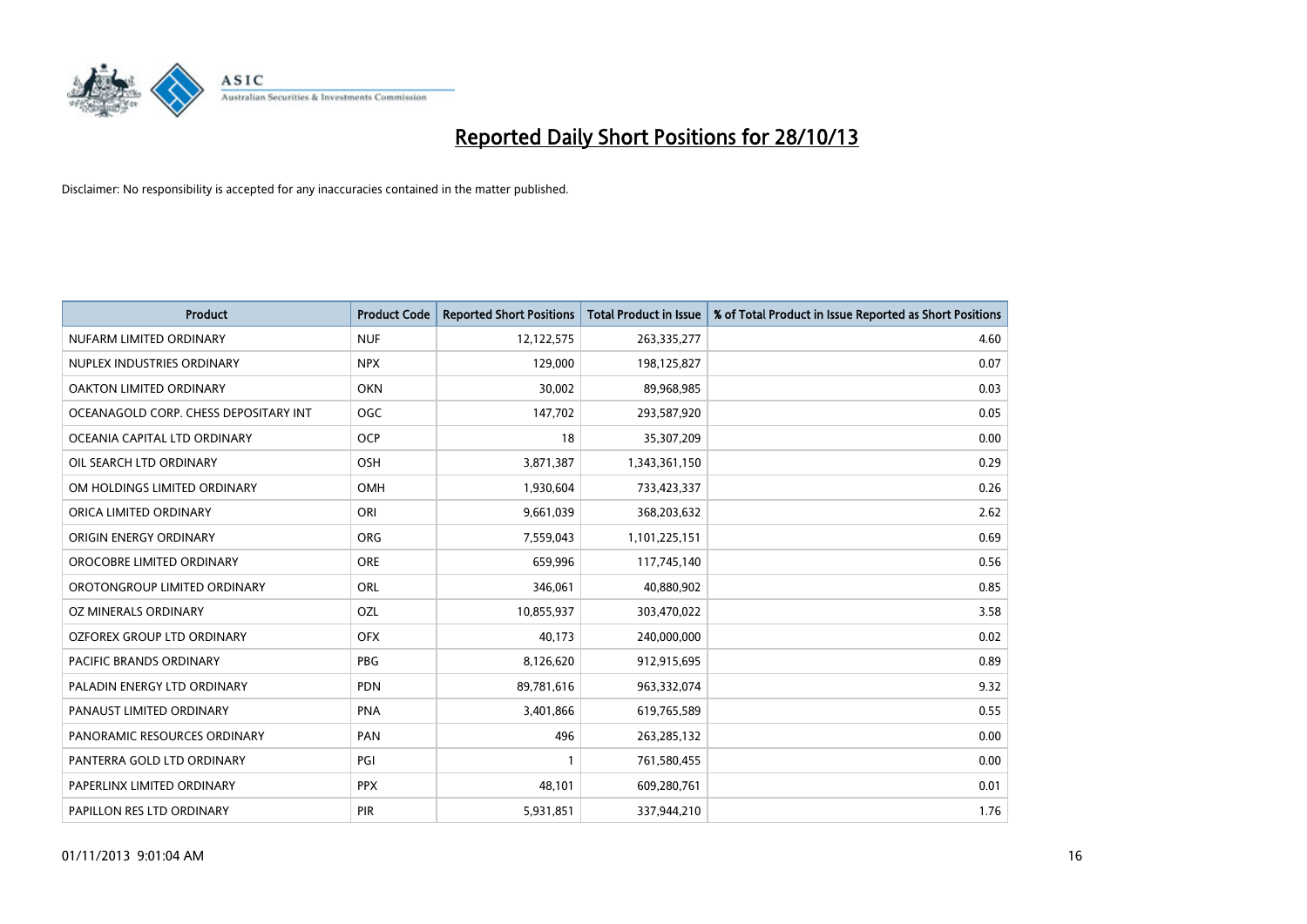

| <b>Product</b>                 | <b>Product Code</b> | <b>Reported Short Positions</b> | <b>Total Product in Issue</b> | % of Total Product in Issue Reported as Short Positions |
|--------------------------------|---------------------|---------------------------------|-------------------------------|---------------------------------------------------------|
| PATTIES FOODS LTD ORDINARY     | PFL                 | 33,841                          | 139,065,639                   | 0.02                                                    |
| PEET LIMITED ORDINARY          | <b>PPC</b>          | 369,962                         | 433,389,348                   | 0.09                                                    |
| PENINSULA ENERGY LTD ORDINARY  | <b>PEN</b>          | 218,764                         | 2,961,270,895                 | 0.01                                                    |
| PERILYA LIMITED ORDINARY       | PEM                 | 5,715,456                       | 769,316,426                   | 0.74                                                    |
| PERPETUAL LIMITED ORDINARY     | <b>PPT</b>          | 2,354,773                       | 42,002,824                    | 5.61                                                    |
| PERSEUS MINING LTD ORDINARY    | PRU                 | 5,523,563                       | 457,962,088                   | 1.21                                                    |
| PHARMAXIS LTD ORDINARY         | <b>PXS</b>          | 2,744,616                       | 308,548,389                   | 0.89                                                    |
| PLATINUM ASSET ORDINARY        | <b>PTM</b>          | 2,579,264                       | 578,455,695                   | 0.45                                                    |
| PLATINUM AUSTRALIA ORDINARY    | <b>PLA</b>          | 836,127                         | 504,968,043                   | 0.17                                                    |
| PMI GOLD CORP CDI 1:1          | <b>PVM</b>          | 237,417                         | 159,968,561                   | 0.15                                                    |
| PMP LIMITED ORDINARY           | <b>PMP</b>          | 1,400,909                       | 323,781,124                   | 0.43                                                    |
| PRANA BIOTECHNOLOGY ORDINARY   | PBT                 | 294,709                         | 408,128,419                   | 0.07                                                    |
| PREMIER INVESTMENTS ORDINARY   | <b>PMV</b>          | 1,103,433                       | 155,260,478                   | 0.71                                                    |
| PRIMA BIOMED LTD ORDINARY      | <b>PRR</b>          | 44,394                          | 1,228,709,341                 | 0.00                                                    |
| PRIMARY HEALTH CARE ORDINARY   | PRY                 | 20,016,791                      | 504,956,647                   | 3.96                                                    |
| PRIME MEDIA GRP LTD ORDINARY   | PRT                 | 1,208,321                       | 366,330,303                   | 0.33                                                    |
| PROGRAMMED ORDINARY            | <b>PRG</b>          | 228,316                         | 118,229,190                   | 0.19                                                    |
| <b>QANTAS AIRWAYS ORDINARY</b> | QAN                 | 42,020,119                      | 2,212,979,740                 | 1.90                                                    |
| OBE INSURANCE GROUP ORDINARY   | <b>OBE</b>          | 13,914,619                      | 1,226,855,950                 | 1.13                                                    |
| ORXPHARMA LTD ORDINARY         | <b>ORX</b>          | 141,521                         | 144,785,606                   | 0.10                                                    |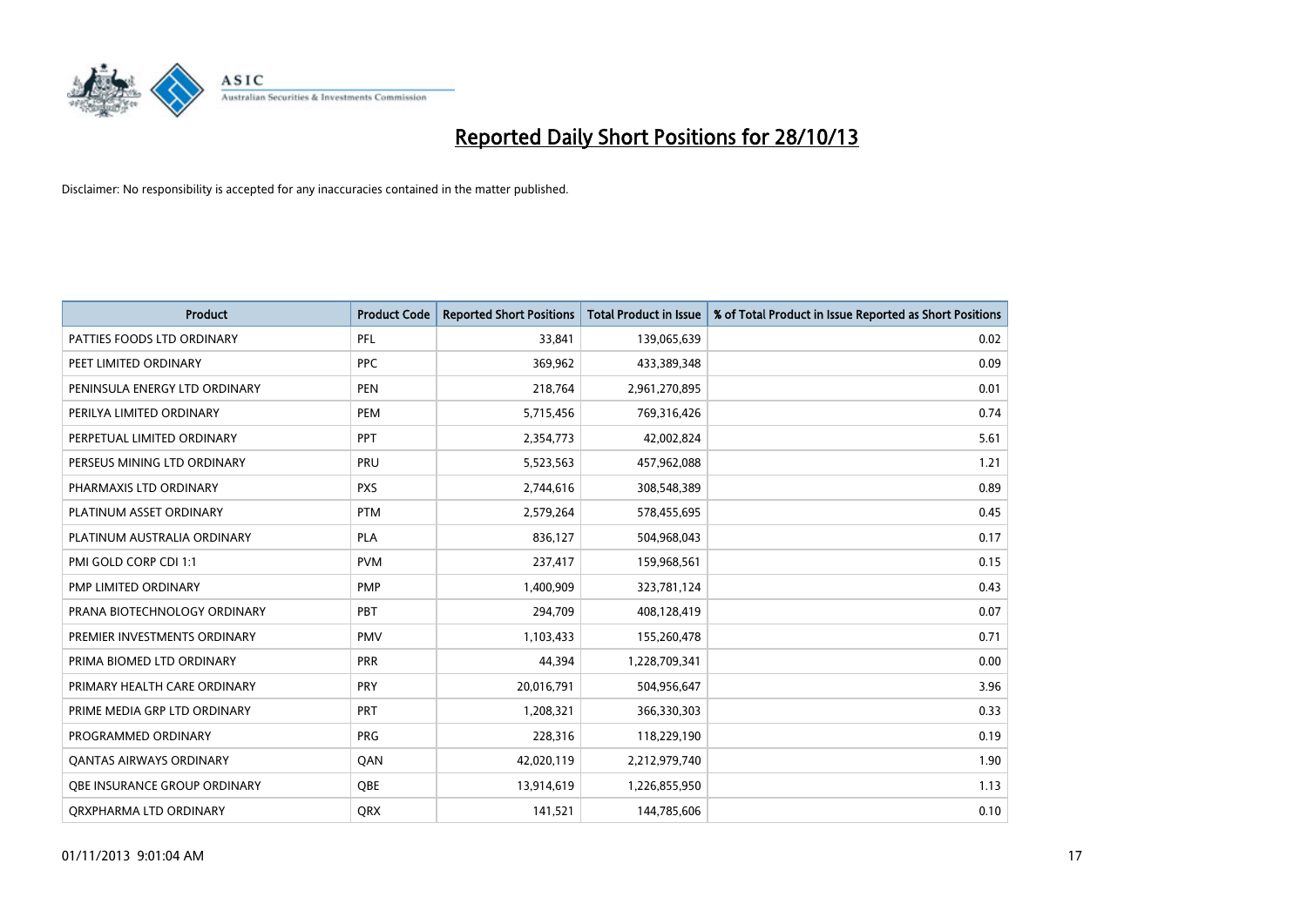

| <b>Product</b>                      | <b>Product Code</b> | <b>Reported Short Positions</b> | Total Product in Issue | % of Total Product in Issue Reported as Short Positions |
|-------------------------------------|---------------------|---------------------------------|------------------------|---------------------------------------------------------|
| <b>QUBE HOLDINGS LTD ORDINARY</b>   | QUB                 | 13,871,671                      | 931,433,499            | 1.49                                                    |
| RAMELIUS RESOURCES ORDINARY         | <b>RMS</b>          | 166,727                         | 363,029,659            | 0.05                                                    |
| RAMSAY HEALTH CARE ORDINARY         | <b>RHC</b>          | 1,917,979                       | 202,081,252            | 0.95                                                    |
| <b>RCR TOMLINSON ORDINARY</b>       | <b>RCR</b>          | 1,902,805                       | 136,696,590            | 1.39                                                    |
| <b>REA GROUP ORDINARY</b>           | <b>REA</b>          | 1,130,233                       | 131,714,699            | 0.86                                                    |
| <b>RECKON LIMITED ORDINARY</b>      | <b>RKN</b>          | 61,512                          | 128,103,484            | 0.05                                                    |
| <b>RED 5 LIMITED ORDINARY</b>       | <b>RED</b>          | 1,004,639                       | 635,488,008            | 0.16                                                    |
| <b>RED FORK ENERGY ORDINARY</b>     | <b>RFE</b>          | 3,324,775                       | 499,551,719            | 0.67                                                    |
| REDBANK ENERGY LTD ORDINARY         | <b>AEI</b>          | 13                              | 786,287                | 0.00                                                    |
| REECE AUSTRALIA LTD. ORDINARY       | <b>REH</b>          | 9,621                           | 99,600,000             | 0.01                                                    |
| REED RESOURCES LTD ORDINARY         | <b>RDR</b>          | 50,000                          | 523,053,895            | 0.01                                                    |
| <b>REGIS RESOURCES ORDINARY</b>     | <b>RRL</b>          | 7,159,971                       | 479,592,829            | 1.49                                                    |
| RESMED INC CDI 10:1                 | <b>RMD</b>          | 14,425,414                      | 1,420,542,770          | 1.02                                                    |
| <b>RESOLUTE MINING ORDINARY</b>     | <b>RSG</b>          | 7,494,804                       | 640,994,224            | 1.17                                                    |
| RESOURCE EQUIP LTD ORDINARY         | <b>RQL</b>          | 5,000                           | 249,065,471            | 0.00                                                    |
| <b>RESOURCE GENERATION ORDINARY</b> | <b>RES</b>          | 224,300                         | 569,396,004            | 0.04                                                    |
| RETAIL FOOD GROUP ORDINARY          | <b>RFG</b>          | 3,005,495                       | 130,381,190            | 2.31                                                    |
| REX MINERALS LIMITED ORDINARY       | <b>RXM</b>          | 2,025,364                       | 188,907,284            | 1.07                                                    |
| <b>RHG LIMITED ORDINARY</b>         | <b>RHG</b>          | 1,085                           | 308,483,177            | 0.00                                                    |
| RIALTO ENERGY ORDINARY              | <b>RIA</b>          | 41                              | 1,155,765,100          | 0.00                                                    |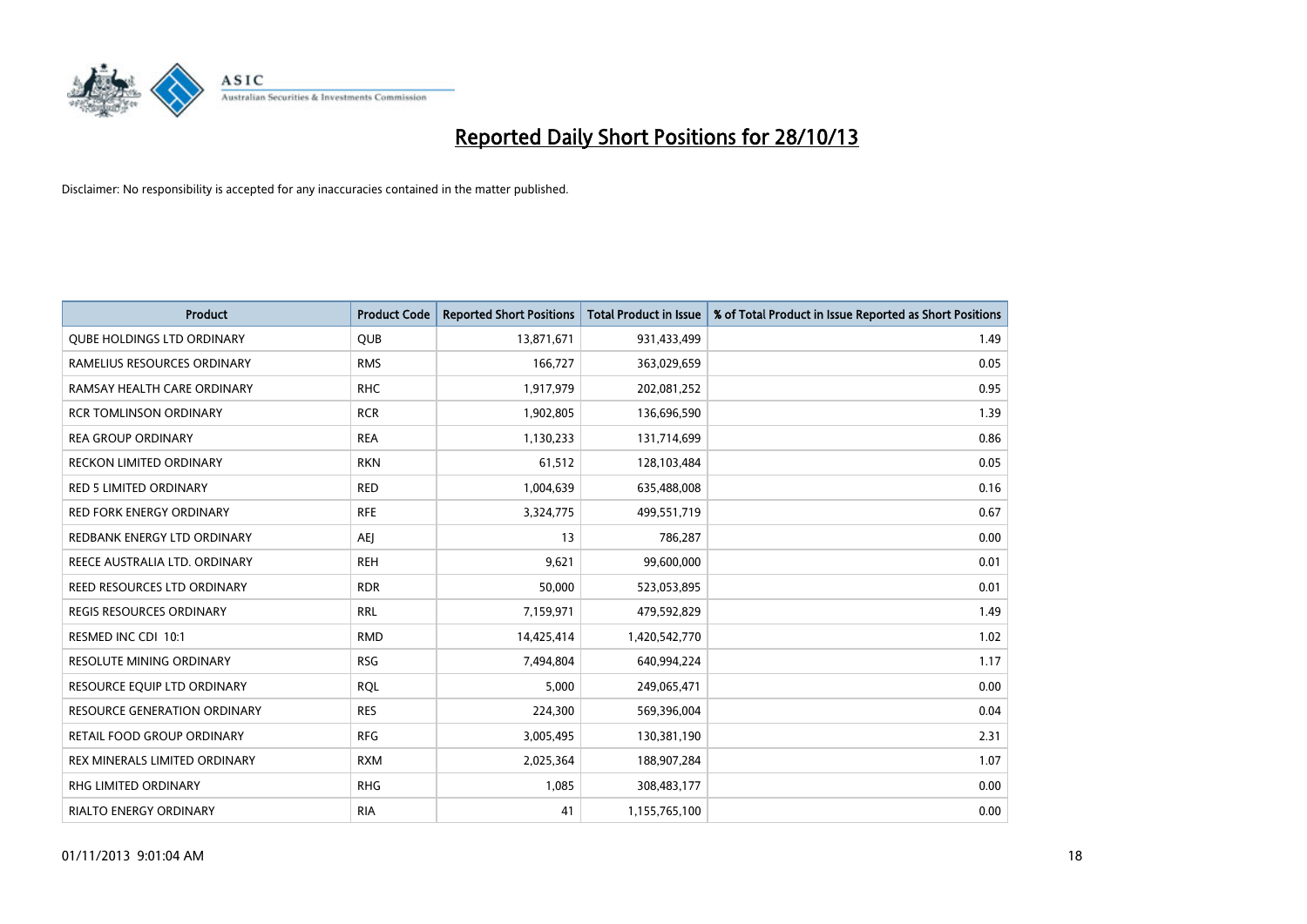

| <b>Product</b>                        | <b>Product Code</b> | <b>Reported Short Positions</b> | <b>Total Product in Issue</b> | % of Total Product in Issue Reported as Short Positions |
|---------------------------------------|---------------------|---------------------------------|-------------------------------|---------------------------------------------------------|
| <b>RIDLEY CORPORATION ORDINARY</b>    | <b>RIC</b>          | 82,790                          | 307,817,071                   | 0.03                                                    |
| RIO TINTO LIMITED ORDINARY            | <b>RIO</b>          | 5,040,522                       | 435,758,720                   | 1.16                                                    |
| <b>ROBUST RESOURCES ORDINARY</b>      | <b>ROL</b>          | 10,000                          | 102,830,646                   | 0.01                                                    |
| ROC OIL COMPANY ORDINARY              | <b>ROC</b>          | 1,165,674                       | 683,235,552                   | 0.17                                                    |
| <b>RXP SERVICES LTD ORDINARY</b>      | <b>RXP</b>          | 19,500                          | 101,232,885                   | 0.02                                                    |
| SAI GLOBAL LIMITED ORDINARY           | SAI                 | 6,709,772                       | 210,714,727                   | 3.18                                                    |
| SALMAT LIMITED ORDINARY               | <b>SLM</b>          | 998                             | 159,812,799                   | 0.00                                                    |
| SAMSON OIL & GAS LTD ORDINARY         | <b>SSN</b>          | 1,762,000                       | 2,547,627,193                 | 0.07                                                    |
| SANDFIRE RESOURCES ORDINARY           | <b>SFR</b>          | 1,754,122                       | 155,640,968                   | 1.13                                                    |
| SANTOS LTD ORDINARY                   | <b>STO</b>          | 5,104,630                       | 970,196,372                   | 0.53                                                    |
| SARACEN MINERAL ORDINARY              | SAR                 | 2,984,169                       | 595,263,186                   | 0.50                                                    |
| SCA PROPERTY GROUP STAPLED SECURITIES | <b>SCP</b>          | 33,768,363                      | 642,417,140                   | 5.26                                                    |
| SEALINK TRAVEL GRP ORDINARY           | <b>SLK</b>          | 45,000                          | 70,000,000                    | 0.06                                                    |
| SEDGMAN LIMITED ORDINARY              | <b>SDM</b>          | 271,302                         | 223,224,636                   | 0.12                                                    |
| SEEK LIMITED ORDINARY                 | <b>SEK</b>          | 14,010,488                      | 339,071,750                   | 4.13                                                    |
| SELECT HARVESTS ORDINARY              | <b>SHV</b>          | 67,107                          | 57,815,720                    | 0.12                                                    |
| SENEX ENERGY LIMITED ORDINARY         | SXY                 | 5,336,646                       | 1,144,008,917                 | 0.47                                                    |
| SERVICE STREAM ORDINARY               | <b>SSM</b>          | 100                             | 283,418,867                   | 0.00                                                    |
| SEVEN GROUP HOLDINGS ORDINARY         | <b>SVW</b>          | 5,102,080                       | 308,160,281                   | 1.66                                                    |
| SEVEN WEST MEDIA LTD ORDINARY         | <b>SWM</b>          | 6,183,495                       | 999,160,872                   | 0.62                                                    |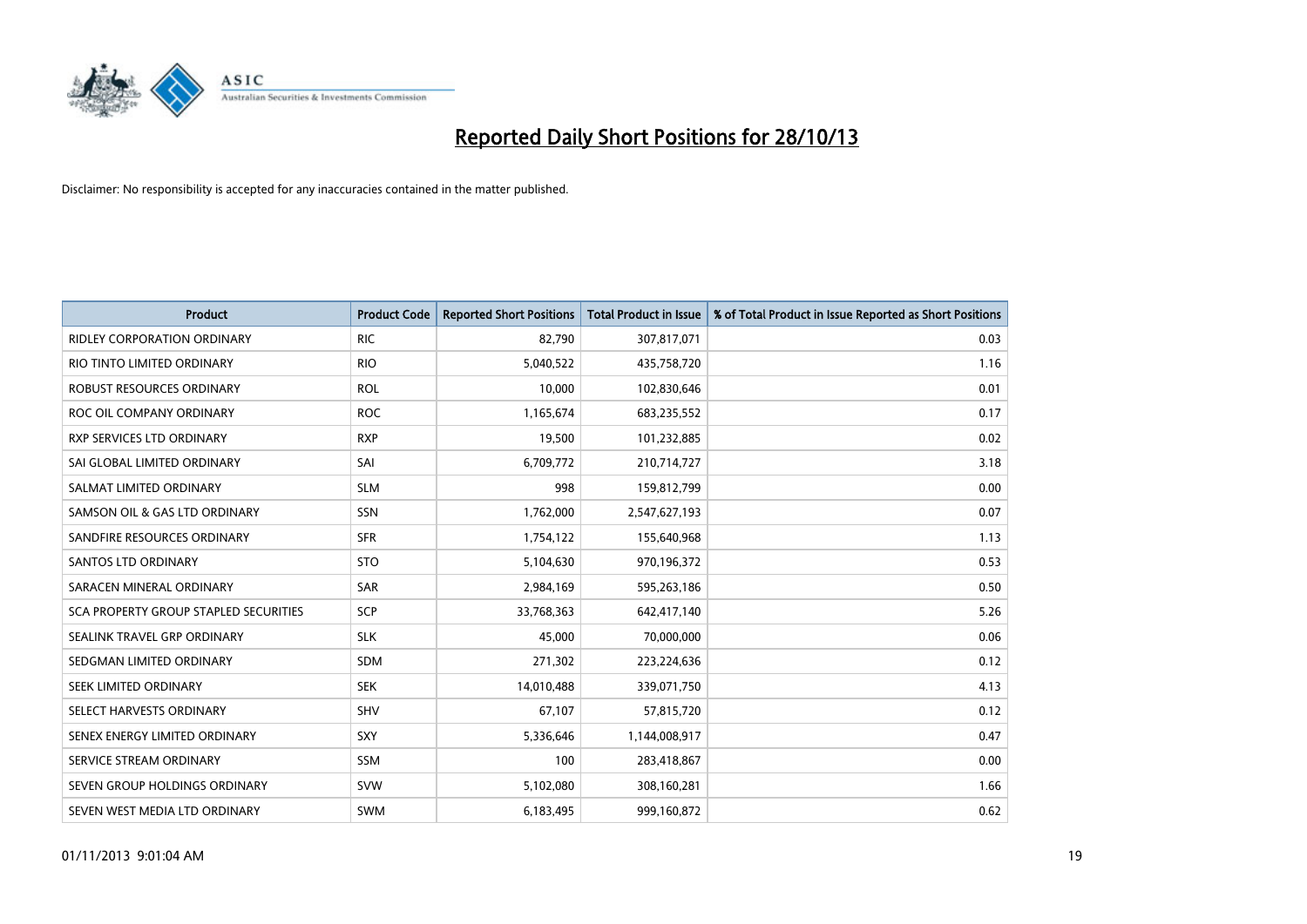

| Product                                  | <b>Product Code</b> | <b>Reported Short Positions</b> | <b>Total Product in Issue</b> | % of Total Product in Issue Reported as Short Positions |
|------------------------------------------|---------------------|---------------------------------|-------------------------------|---------------------------------------------------------|
| SIGMA PHARMACEUTICAL ORDINARY            | <b>SIP</b>          | 2,455,225                       | 1,125,275,419                 | 0.22                                                    |
| SILEX SYSTEMS ORDINARY                   | <b>SLX</b>          | 2,558,881                       | 170,252,909                   | 1.50                                                    |
| SILVER CHEF LIMITED ORDINARY             | SIV                 | 41,777                          | 29,333,629                    | 0.14                                                    |
| SILVER LAKE RESOURCE ORDINARY            | <b>SLR</b>          | 10,934,167                      | 437,594,758                   | 2.50                                                    |
| SIMS METAL MGMT LTD ORDINARY             | SGM                 | 12,170,821                      | 204,343,252                   | 5.96                                                    |
| SINGAPORE TELECOMM. CHESS DEPOSITARY INT | SGT                 | 3,141,876                       | 149,779,918                   | 2.10                                                    |
| SIRIUS RESOURCES NL ORDINARY             | <b>SIR</b>          | 5,533,461                       | 227,020,167                   | 2.44                                                    |
| SIRTEX MEDICAL ORDINARY                  | <b>SRX</b>          | 429,707                         | 56,108,439                    | 0.77                                                    |
| SKILLED GROUP LTD ORDINARY               | <b>SKE</b>          | 6,012,406                       | 233,871,364                   | 2.57                                                    |
| SKY NETWORK ORDINARY                     | <b>SKT</b>          | 295,056                         | 389,139,785                   | 0.08                                                    |
| SKYCITY ENT GRP LTD ORDINARY             | <b>SKC</b>          | 612,226                         | 580,016,676                   | 0.11                                                    |
| <b>SLATER &amp; GORDON ORDINARY</b>      | <b>SGH</b>          | 138.930                         | 198,846,598                   | 0.07                                                    |
| SMS MANAGEMENT, ORDINARY                 | <b>SMX</b>          | 2,963,983                       | 70,099,763                    | 4.23                                                    |
| SONIC HEALTHCARE ORDINARY                | SHL                 | 4,577,303                       | 400,420,556                   | 1.14                                                    |
| SOUL PATTINSON (W.H) ORDINARY            | SOL                 | 110,560                         | 239,395,320                   | 0.05                                                    |
| SOUTH BOULDER MINES ORDINARY             | <b>STB</b>          | $\mathbf{1}$                    | 127,952,826                   | 0.00                                                    |
| SP AUSNET STAPLED SECURITIES             | SPN                 | 32,065,400                      | 3,376,325,523                 | 0.95                                                    |
| SPARK INFRASTRUCTURE STAPLED NOTE & UNIT | SKI                 | 45,036,241                      | 1,326,734,264                 | 3.39                                                    |
| SPDR 200 FUND ETF UNITS                  | STW                 | 87,799                          | 44,278,688                    | 0.20                                                    |
| SPECIALTY FASHION ORDINARY               | <b>SFH</b>          | 110,001                         | 192,236,121                   | 0.06                                                    |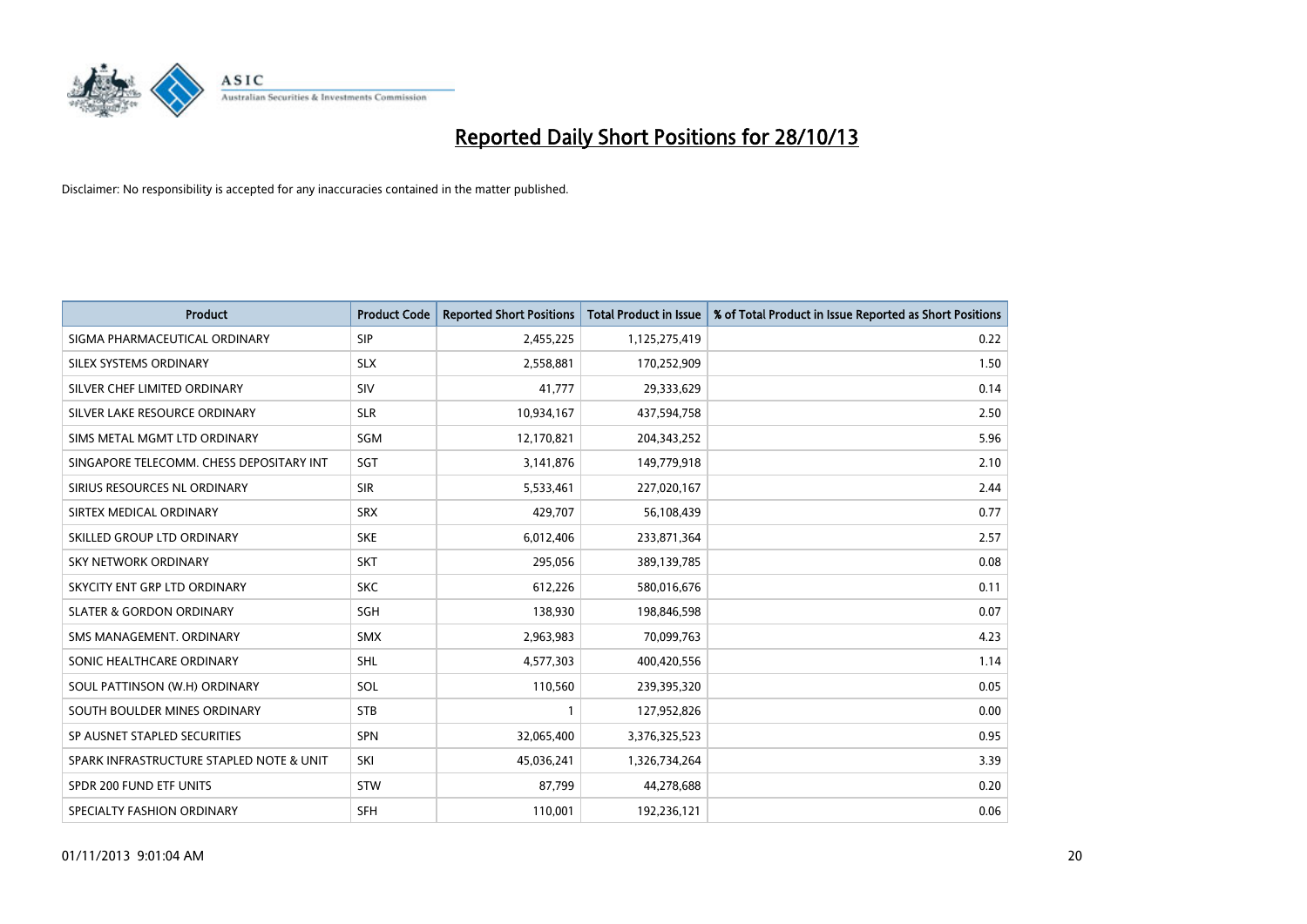

| <b>Product</b>                       | <b>Product Code</b> | <b>Reported Short Positions</b> | <b>Total Product in Issue</b> | % of Total Product in Issue Reported as Short Positions |
|--------------------------------------|---------------------|---------------------------------|-------------------------------|---------------------------------------------------------|
| ST BARBARA LIMITED ORDINARY          | <b>SBM</b>          | 7,439,954                       | 488,074,077                   | 1.52                                                    |
| STARPHARMA HOLDINGS ORDINARY         | SPL                 | 15,154,865                      | 284,164,948                   | 5.33                                                    |
| STEADFAST GROUP LTD ORDINARY         | <b>SDF</b>          | 170,000                         | 500,873,408                   | 0.03                                                    |
| STHN CROSS MEDIA ORDINARY            | SXL                 | 8,316,884                       | 705,099,800                   | 1.18                                                    |
| STOCKLAND UNITS/ORD STAPLED          | SGP                 | 11,833,568                      | 2,305,750,747                 | 0.51                                                    |
| STRAITS RES LTD. ORDINARY            | SRQ                 | 31,522                          | 1,164,150,159                 | 0.00                                                    |
| STRIKE ENERGY LTD ORDINARY           | <b>STX</b>          | 5,000                           | 706,519,664                   | 0.00                                                    |
| STW COMMUNICATIONS ORDINARY          | SGN                 | 2,330,712                       | 403,828,512                   | 0.58                                                    |
| SUNCORP GROUP LTD ORDINARY           | <b>SUN</b>          | 3,620,394                       | 1,286,600,980                 | 0.28                                                    |
| SUNDANCE ENERGY ORDINARY             | <b>SEA</b>          | 161,889                         | 462,611,982                   | 0.03                                                    |
| SUNDANCE RESOURCES ORDINARY          | SDL                 | 52,852,768                      | 3,073,110,985                 | 1.72                                                    |
| SUNLAND GROUP LTD ORDINARY           | <b>SDG</b>          | 21,630                          | 181,710,087                   | 0.01                                                    |
| SUPER RET REP LTD ORDINARY           | SUL                 | 1,243,572                       | 196,731,620                   | 0.63                                                    |
| SYD AIRPORT STAPLED US PROHIBIT.     | <b>SYD</b>          | 20,684,953                      | 2,194,322,759                 | 0.94                                                    |
| SYRAH RESOURCES ORDINARY             | <b>SYR</b>          | 2,750,023                       | 148,330,123                   | 1.85                                                    |
| <b>TABCORP HOLDINGS LTD ORDINARY</b> | <b>TAH</b>          | 19,459,079                      | 754,274,706                   | 2.58                                                    |
| TANAMI GOLD NL ORDINARY              | <b>TAM</b>          | 178,918                         | 587,548,523                   | 0.03                                                    |
| TAP OIL LIMITED ORDINARY             | <b>TAP</b>          | 191,392                         | 241,608,606                   | 0.08                                                    |
| TASSAL GROUP LIMITED ORDINARY        | <b>TGR</b>          | 125,708                         | 146,507,029                   | 0.09                                                    |
| TATTS GROUP LTD ORDINARY             | <b>TTS</b>          | 11,732,798                      | 1,416,385,884                 | 0.83                                                    |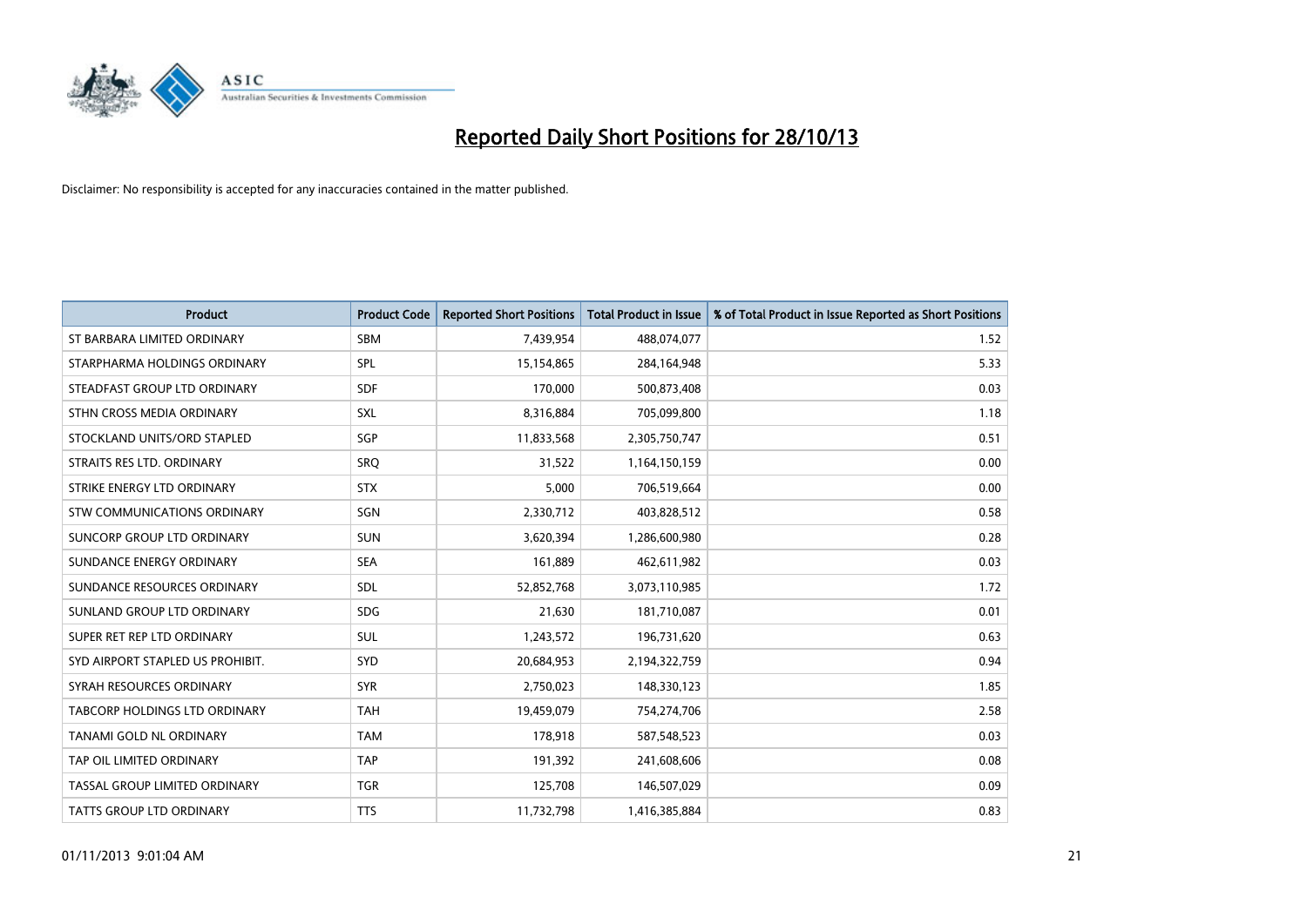

| <b>Product</b>                       | <b>Product Code</b> | <b>Reported Short Positions</b> | Total Product in Issue | % of Total Product in Issue Reported as Short Positions |
|--------------------------------------|---------------------|---------------------------------|------------------------|---------------------------------------------------------|
| TELECOM CORPORATION ORDINARY         | TEL                 | 6,136,537                       | 1,822,303,137          | 0.34                                                    |
| TELSTRA CORPORATION. ORDINARY        | <b>TLS</b>          | 12,156,675                      | 12,443,074,357         | 0.10                                                    |
| TEN NETWORK HOLDINGS ORDINARY        | <b>TEN</b>          | 125,715,524                     | 2,586,970,845          | 4.86                                                    |
| TERANGA GOLD CORP CDI 1:1            | <b>TGZ</b>          | 847,931                         | 172,466,316            | 0.49                                                    |
| TFS CORPORATION LTD ORDINARY         | <b>TFC</b>          | 136,305                         | 279,621,829            | 0.05                                                    |
| THE REJECT SHOP ORDINARY             | <b>TRS</b>          | 1,995,464                       | 28,826,248             | 6.92                                                    |
| THORN GROUP LIMITED ORDINARY         | <b>TGA</b>          | 118,086                         | 148,897,155            | 0.08                                                    |
| <b>TIGER RESOURCES ORDINARY</b>      | <b>TGS</b>          | 2,362,807                       | 674,770,269            | 0.35                                                    |
| TITAN ENERGY SERVICE ORDINARY        | <b>TTN</b>          | 14,594                          | 48,472,270             | 0.03                                                    |
| TOLL HOLDINGS LTD ORDINARY           | <b>TOL</b>          | 25,825,514                      | 717,133,875            | 3.60                                                    |
| TORO ENERGY LIMITED ORDINARY         | <b>TOE</b>          | 139,845                         | 1,041,936,676          | 0.01                                                    |
| TOX FREE SOLUTIONS ORDINARY          | <b>TOX</b>          | 1,307,254                       | 132,519,859            | 0.99                                                    |
| TPG TELECOM LIMITED ORDINARY         | <b>TPM</b>          | 2,442,149                       | 793,808,141            | 0.31                                                    |
| <b>TRADE ME GROUP ORDINARY</b>       | <b>TME</b>          | 801,744                         | 396,261,129            | 0.20                                                    |
| TRANSFIELD SERVICES ORDINARY         | <b>TSE</b>          | 41,215,282                      | 512,457,716            | 8.04                                                    |
| TRANSPACIFIC INDUST, ORDINARY        | <b>TPI</b>          | 19,360,865                      | 1,578,563,490          | 1.23                                                    |
| TRANSURBAN GROUP TRIPLE STAPLED SEC. | <b>TCL</b>          | 2,679,397                       | 1,485,500,376          | 0.18                                                    |
| <b>TREASURY GROUP ORDINARY</b>       | <b>TRG</b>          | 25,320                          | 23,070,755             | 0.11                                                    |
| TREASURY WINE ESTATE ORDINARY        | <b>TWE</b>          | 25,023,424                      | 647,227,144            | 3.87                                                    |
| TROY RESOURCES LTD ORDINARY          | <b>TRY</b>          | 371,681                         | 167,730,292            | 0.22                                                    |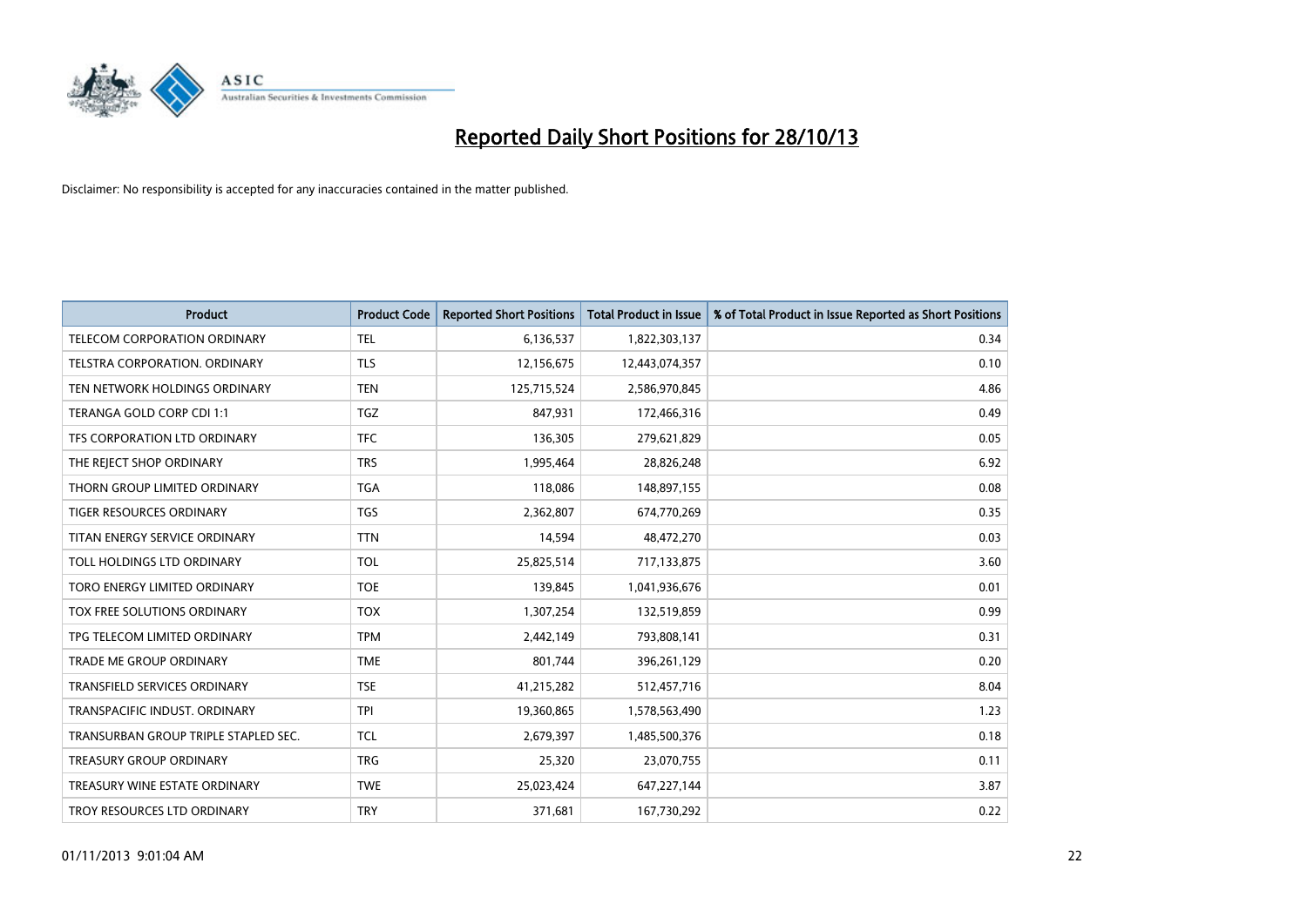

| <b>Product</b>                         | <b>Product Code</b> | <b>Reported Short Positions</b> | <b>Total Product in Issue</b> | % of Total Product in Issue Reported as Short Positions |
|----------------------------------------|---------------------|---------------------------------|-------------------------------|---------------------------------------------------------|
| TWENTY-FIRST FOX INC A NON-VOTING CDI  | <b>FOXLV</b>        | 1,186,954                       | 19,822,468                    | 5.99                                                    |
| TWENTY-FIRST FOX INC B VOTING CDI      | <b>FOX</b>          | 1,553,295                       | 208,434,066                   | 0.75                                                    |
| UGL LIMITED ORDINARY                   | <b>UGL</b>          | 19,635,289                      | 166,511,240                   | 11.79                                                   |
| UNILIFE CORPORATION CDI 6:1            | <b>UNS</b>          | 37,318                          | 284,039,004                   | 0.01                                                    |
| UXC LIMITED ORDINARY                   | <b>UXC</b>          | 385,539                         | 313,856,812                   | 0.12                                                    |
| <b>VENTURE MINERALS ORDINARY</b>       | <b>VMS</b>          | 188,626                         | 287,320,170                   | 0.07                                                    |
| VILLA WORLD LTD. ORDINARY              | <b>VLW</b>          | 61.765                          | 80,038,863                    | 0.08                                                    |
| <b>VILLAGE ROADSHOW LTD ORDINARY</b>   | <b>VRL</b>          | 406,742                         | 159,486,203                   | 0.26                                                    |
| VIRGIN AUS HLDG LTD ORDINARY           | <b>VAH</b>          | 151,618,717                     | 2,589,840,317                 | 5.85                                                    |
| <b>VIRTUS HEALTH LTD ORDINARY</b>      | <b>VRT</b>          | 50,012                          | 79,536,601                    | 0.06                                                    |
| VISION EYE INSTITUTE ORDINARY          | VEI                 | 151,205                         | 160,657,741                   | 0.09                                                    |
| WEBIET LIMITED ORDINARY                | <b>WEB</b>          | 2,920,210                       | 79,397,959                    | 3.68                                                    |
| <b>WESFARMERS LIMITED ORDINARY</b>     | <b>WES</b>          | 30,251,442                      | 1,006,683,257                 | 3.01                                                    |
| WESFARMERS LIMITED PARTIALLY PROTECTED | <b>WESN</b>         | 173,039                         | 150,510,341                   | 0.11                                                    |
| WESTERN AREAS LTD ORDINARY             | <b>WSA</b>          | 20,085,101                      | 196,862,806                   | 10.20                                                   |
| WESTERN DESERT RES. ORDINARY           | <b>WDR</b>          | 4,008,367                       | 410,176,629                   | 0.98                                                    |
| WESTFIELD GROUP ORD/UNIT STAPLED SEC   | <b>WDC</b>          | 5,775,698                       | 2,113,501,814                 | 0.27                                                    |
| WESTFIELD RETAIL TST UNIT STAPLED      | <b>WRT</b>          | 12,952,272                      | 2,995,945,800                 | 0.43                                                    |
| <b>WESTPAC BANKING CORP ORDINARY</b>   | <b>WBC</b>          | 26,346,800                      | 3,109,048,309                 | 0.85                                                    |
| WHITE ENERGY COMPANY ORDINARY          | <b>WEC</b>          | 10,463                          | 322,974,494                   | 0.00                                                    |